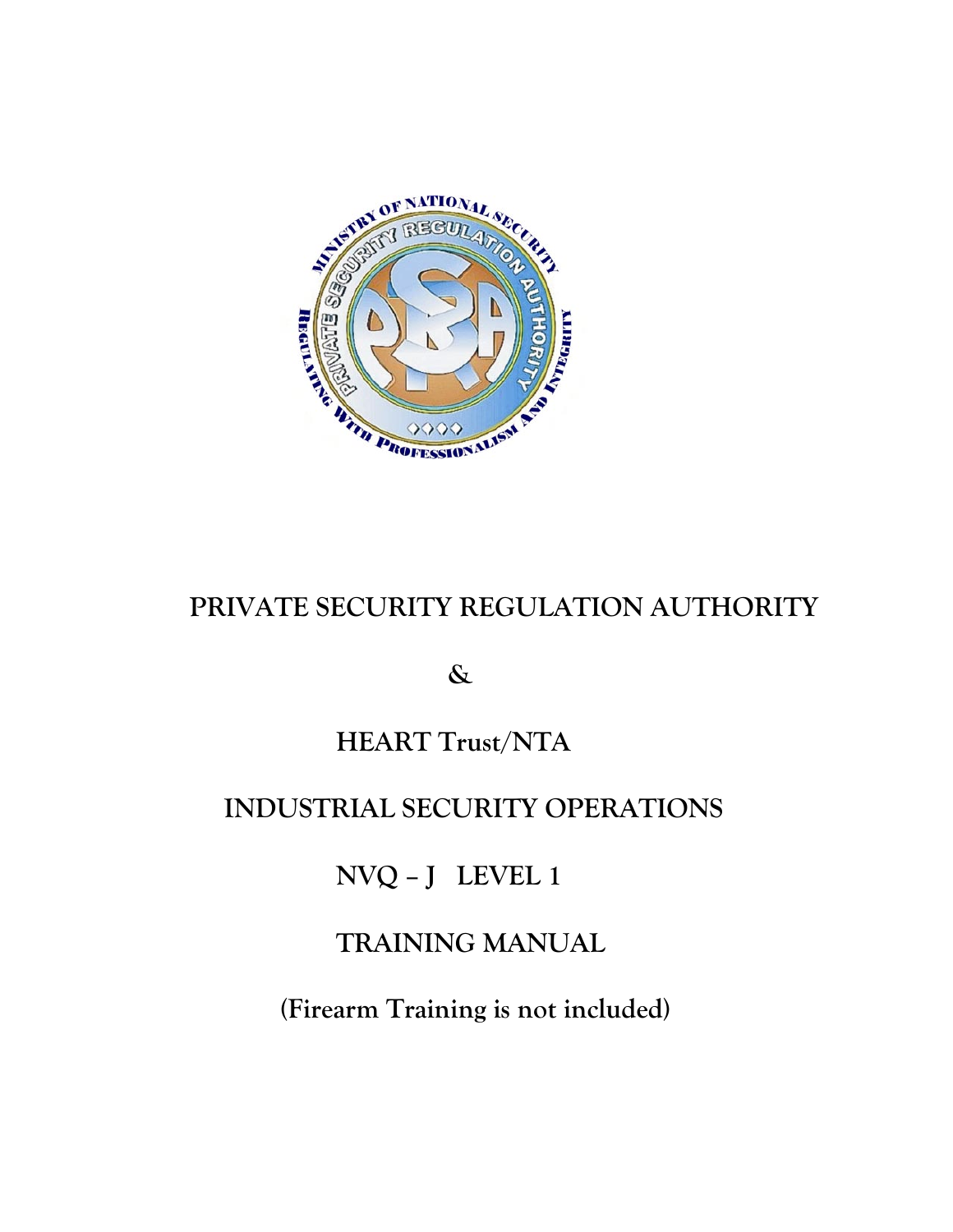### **TABLE OF CONTENTS**

| Introduction                                               | 2              |
|------------------------------------------------------------|----------------|
| Package of Competency Standards for National Qualification | 3              |
| <b>Competency Standards Summary</b>                        |                |
| Apply basic defensive techniques                           | $\overline{4}$ |
| Apprehend and arrest offenders                             | 5              |
| Communicate in the workplace                               | 6              |
| Control access to and exit from premises                   | 7              |
| Control and direct crowds                                  | 8              |
| Employ batons and handcuffs                                | 9              |
| Handle telephone calls                                     | 10             |
| Understands and apply legal and procedural requirements    | 11             |
| Follow occupational health and safety procedures           | 12             |
| Provide personal protection (basic)                        | 13             |
| Maintain the security of premises and property             | 14             |
| Manage conflict in the workplace                           | 15             |
| Manage intoxicated persons                                 | 16             |
| Observe and monitor people                                 | 17             |
| Operate basic security equipment                           | 18             |
| Maintain an effective relationship with clients/customers  | 19             |
| Provide first aid                                          | 20             |
| Work as part of a team                                     | 21             |
| Give evidence                                              | 22             |
| Maintain lost and found facility                           | 23             |
| Carry out data entry and retrieval procedures              | 24             |
| Receive visitors                                           | 25             |
| Handle canine for security patrol                          | 26             |
| Operate a security vehicle                                 | 27             |
| Craft personal entrepreneurial strategy                    | 28             |
| Process mail                                               | 29             |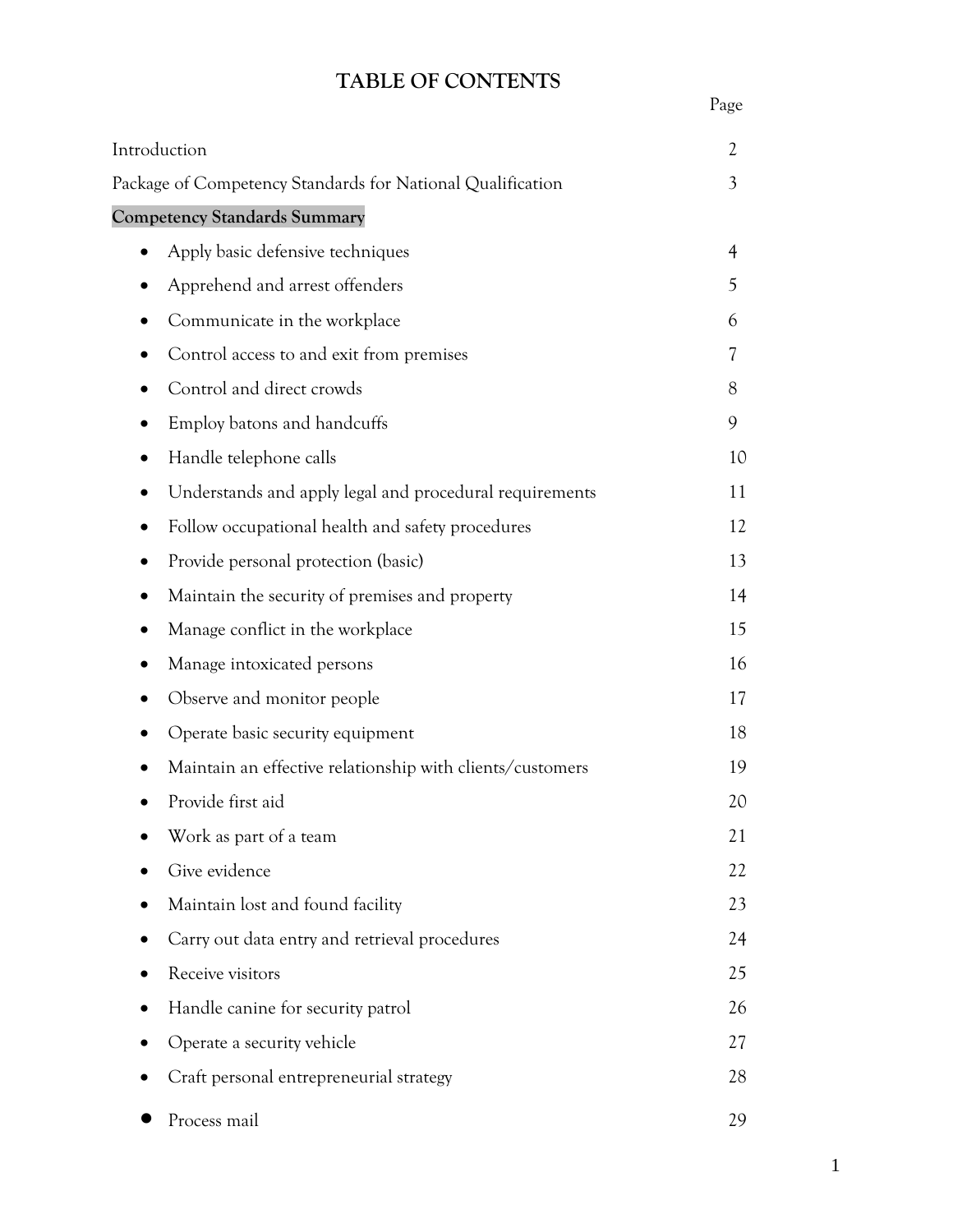# **INTRODUCTION**

Over the years, training for private security guards with the private security industry has ranged from a high standard in a few exceptional cases to mediocre and non existent in many companies.

The Private Security Regulation Authority, HEART Trust/NTA and the security industry lead group, has collaborated in defining and establishing the minimum educational requirements for Industrial Security Guards. The collaborations resulted in the development of competency standards for the National Vocational Qualification of Jamaica (NVQ-J) which is internationally recognized as a technical vocational qualification. This formal training system includes:-

- The development of a national occupational standard
- The signing of a Memorandum of Understanding with NCTVET to operate as the Accredited Training Organization (ATO).
- Working with the security firms nationally to become Accredited Training Organizations (ATO).
- The implementation of quality assurance systems through the National Council on Technical & Vocational Education & Training (NCTVET).
- The Commencement of assessment & certification process.

The NVQ-J Level 1 certificate is designed to provide potential Security Guards with a firm understanding of his/her role and the technical information required to execute his/her duties. To achieve this qualification, all core competencies plus a minimum of one Level 1 Elective and one Level 2 Elective must be achieved.

Please note that certification of competency in any of the unit standards can be gained through formal training or On the Job Experience. Certification of competency based on On the Job Experience can be attained by scheduling assessment of guards by NCTVET certified security industry Assessors. To arrange assessment of guards, please contact a Training Agent (currently Bancroft Brown) of the Enterprise Based Training Department (EBT), HEART Trust/NTA.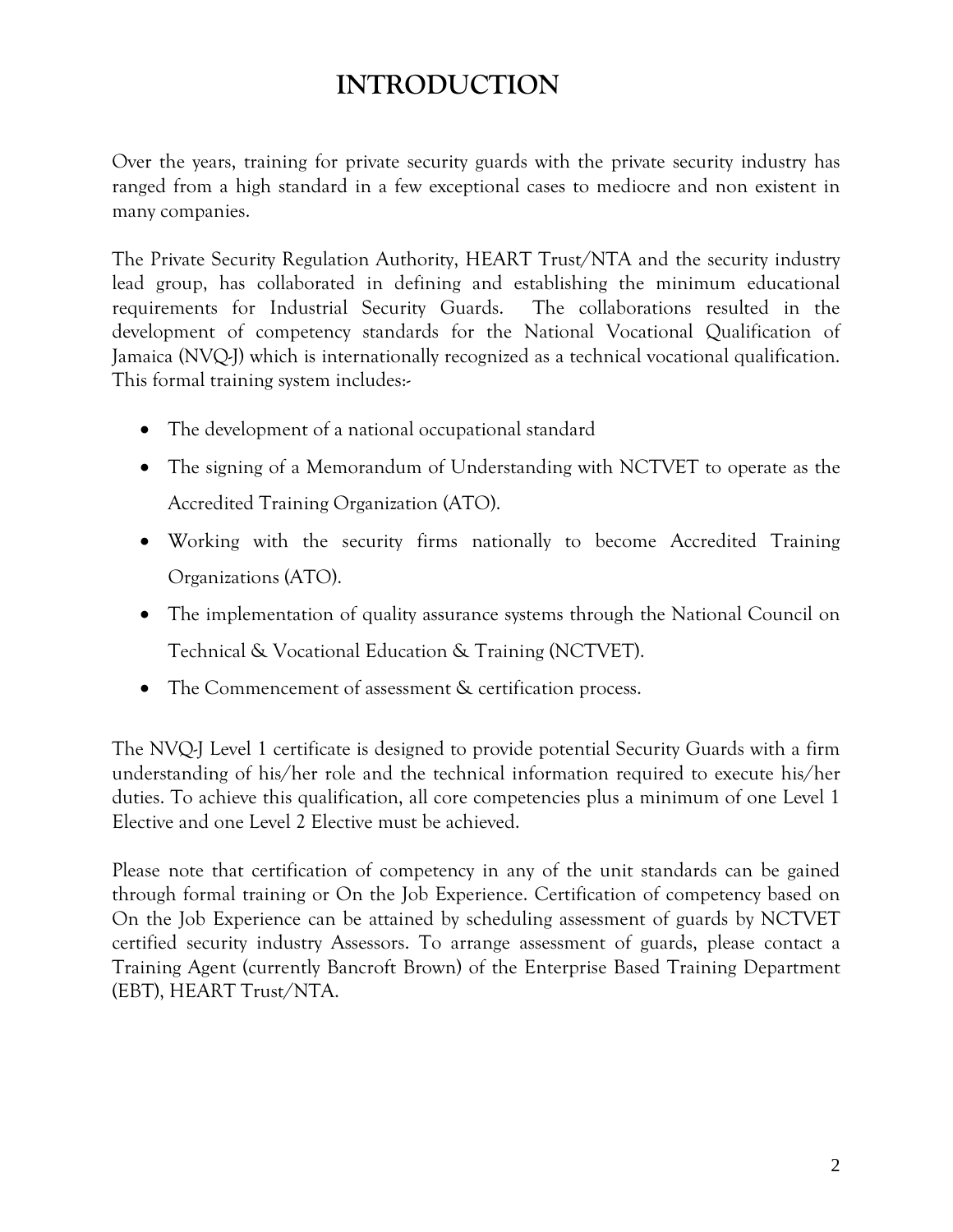# Packaging of Competency Standards For National Qualification

|                    |                                                           |         | Core/    |                |
|--------------------|-----------------------------------------------------------|---------|----------|----------------|
| <b>Unit Number</b> | <b>Unit Title</b>                                         |         | Elective | Hours          |
| SSICOR0001A        | Apply basic defensive techniques                          |         | Core     | 10             |
| SSICOR0011A        | Apprehend and arrest offenders                            |         | Core     | 5              |
| SSICOR0021A        | Communicate in the workplace                              |         | Core     | 20             |
| SSICOR0031A        | Control access to and exit from premises                  |         | Core     | 30             |
| SSICOR0041A        | Control and direct crowds                                 |         | Core     | 15             |
| SSICOR0051A        | Employ batons and handcuffs                               |         | Core     | 16             |
| BSBCOR0161A        | Handle telephone calls                                    |         | Core     | 25             |
| SSICOR0061A        | Understands and apply legal and procedural requirements   |         | Core     | 30             |
| SSICOR0071A        | Follow occupational health and safety procedures          |         | Core     | 20             |
| SSICOR0081A        | Provide personal protection (basic)                       |         | Core     | 15             |
| SSICOR0091A        | Maintain the security of premises and property            |         | Core     | 20             |
| SSICOR0101A        | Manage conflict in the workplace                          |         | Core     | 20             |
| SSICOR0111A        | Manage intoxicated persons                                |         | Core     | 5              |
| SSICOR0121A        | Observe and monitor people                                |         | Core     | 10             |
| SSICOR0131A        | Operate basic security equipment                          |         | Core     | 15             |
| SSICOR0141A        | Maintain an effective relationship with clients/customers |         | Core     | 5              |
| THHGHSO172A        | Provide first aid                                         |         | Core     | 24             |
| SSICOR0171A        | Work as part of a team                                    |         | Core     | 20             |
| SSIJUS0001A        | Give evidence                                             |         | Core     | $\overline{8}$ |
| SSIGGS0011A        | Maintain lost and found facility                          | Level 1 | Elective | $\overline{5}$ |
| ITICOR0011A        | Carry out data entry and retrieval procedures             | Level 1 | Elective | 40             |
| BSBCOR0091A        | Receive visitors                                          | Level 1 | Elective | 20             |
| SSIGGS0012A        | Handle canine for security patrol                         | Level 2 | Elective | 40             |
| SSIGGS0022A        | Operate a security vehicle                                | Level 2 | Elective | $\overline{8}$ |
| BSBSBM0012A        | Craft personal entrepreneurial strategy                   | Level 2 | Elective | 50             |
| BSBBAD021A         | Process mail                                              | Level 2 | Elective | 30             |

**SSI10105 NVQ - J Level 1 Industrial Security Operations**

**To obtain this qualification, all core competencies plus a minimum of one Level 1 Elective and one Level 2 Elective must be achieved.**

Please note that certification of competency in any of the unit standards can be gained through **formal training** or **On the Job Experience**. Certification of competency based on On the Job Experience can be attained by scheduling assessment of guards by NCTVET certified security industry Assessors. To arrange assessment of guards, please contact a Training Agent (currently Bancroft Brown) of the Enterprise Based Training Department (EBT), HEART Trust/NTA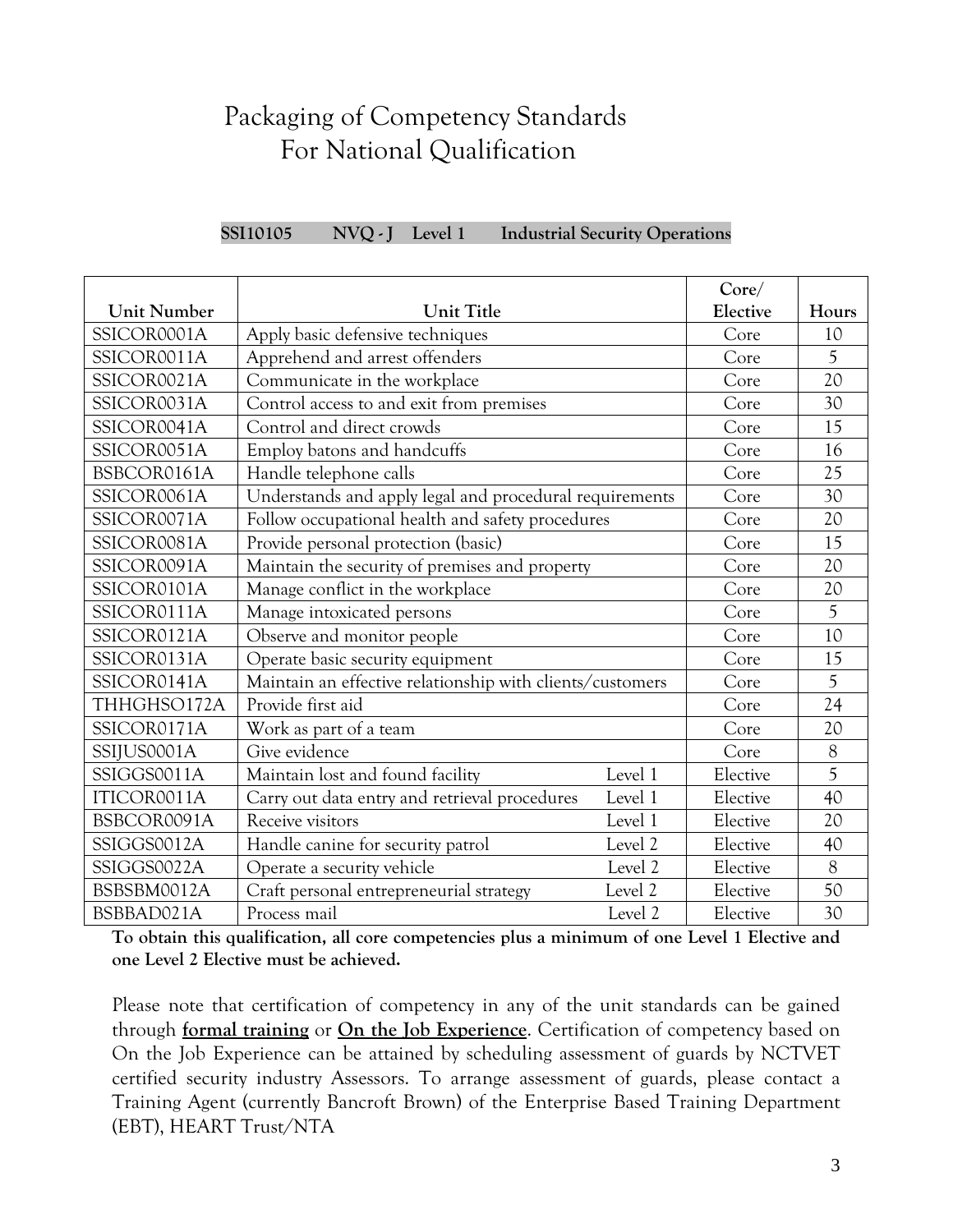# **Competency Standard Apply basic defensive techniques** SSICOR0001A **Competency Descriptor** This unit covers the process of applying basic defensive techniques in a security risk situation. It requires the ability to use basic lawful defensive techniques to protect safety of self and others within the requirements of applicable legislation.

**Hours of Training/Exposure** Ten (10) hours

#### **Elements of Competency**

- 1. Identify need to use defensive techniques
- 2. Apply basic communication and conflict resolution techniques
- 3. Apply basic defensive techniques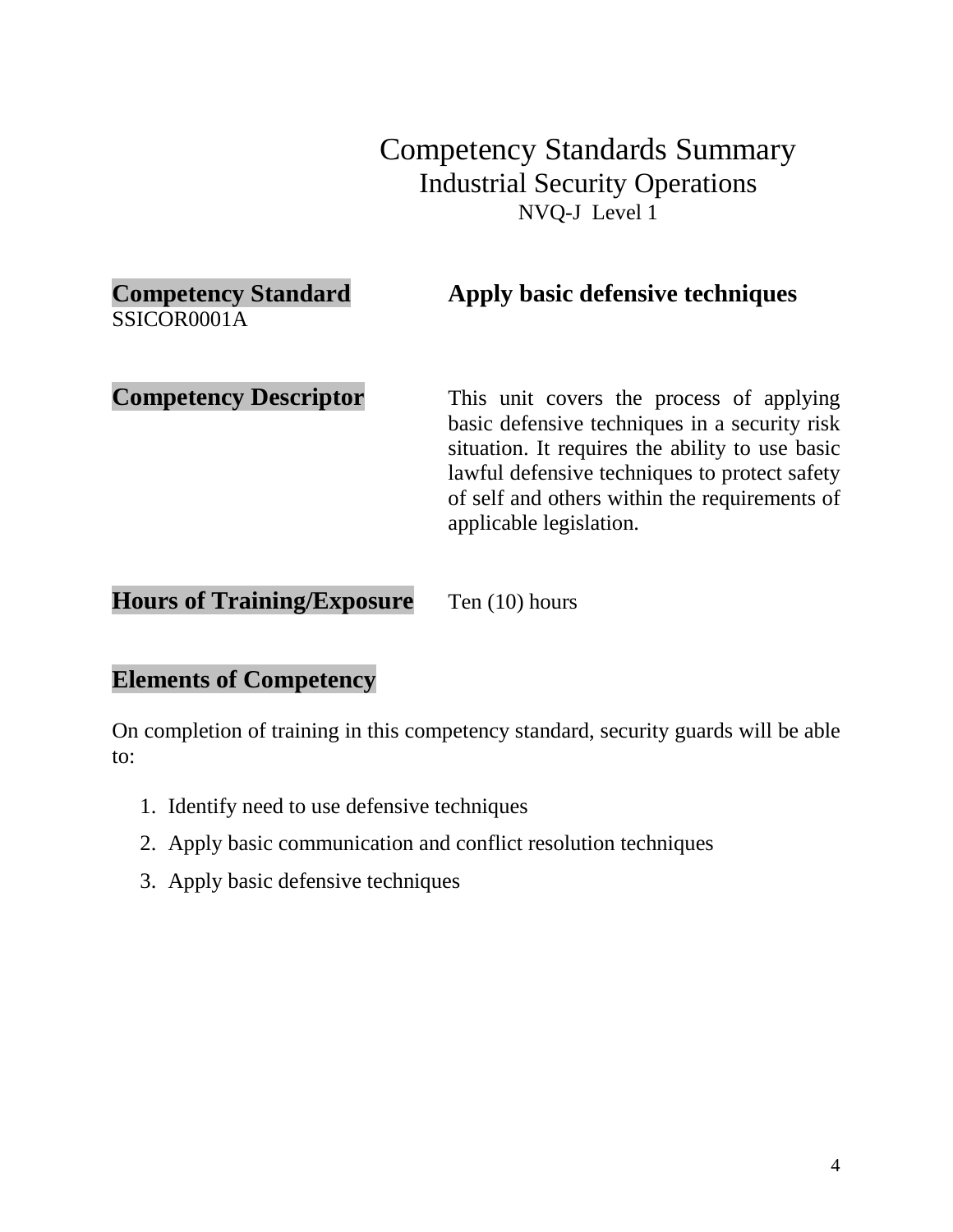| <b>Competency Standard</b> | <b>Apprehend and arrest offenders</b> |
|----------------------------|---------------------------------------|
| SSICOR00011A               |                                       |

**Competency Descriptor** This unit deals with the apprehension of persons who have contravened established procedures and regulations at an assigned location.

Hours of Training/Exposure Five (5) hours

#### **Elements of Competency**

On completion of training in this competency standard, security guards will be able to:

- 1. Establish if lawful arrest should be effected
- 2. Prepare for apprehension
- 3. Perform the arrest
- 4. Restrain arrested person

**NB.** Security guards do not have power to arrest persons, however, they can detain and call the police.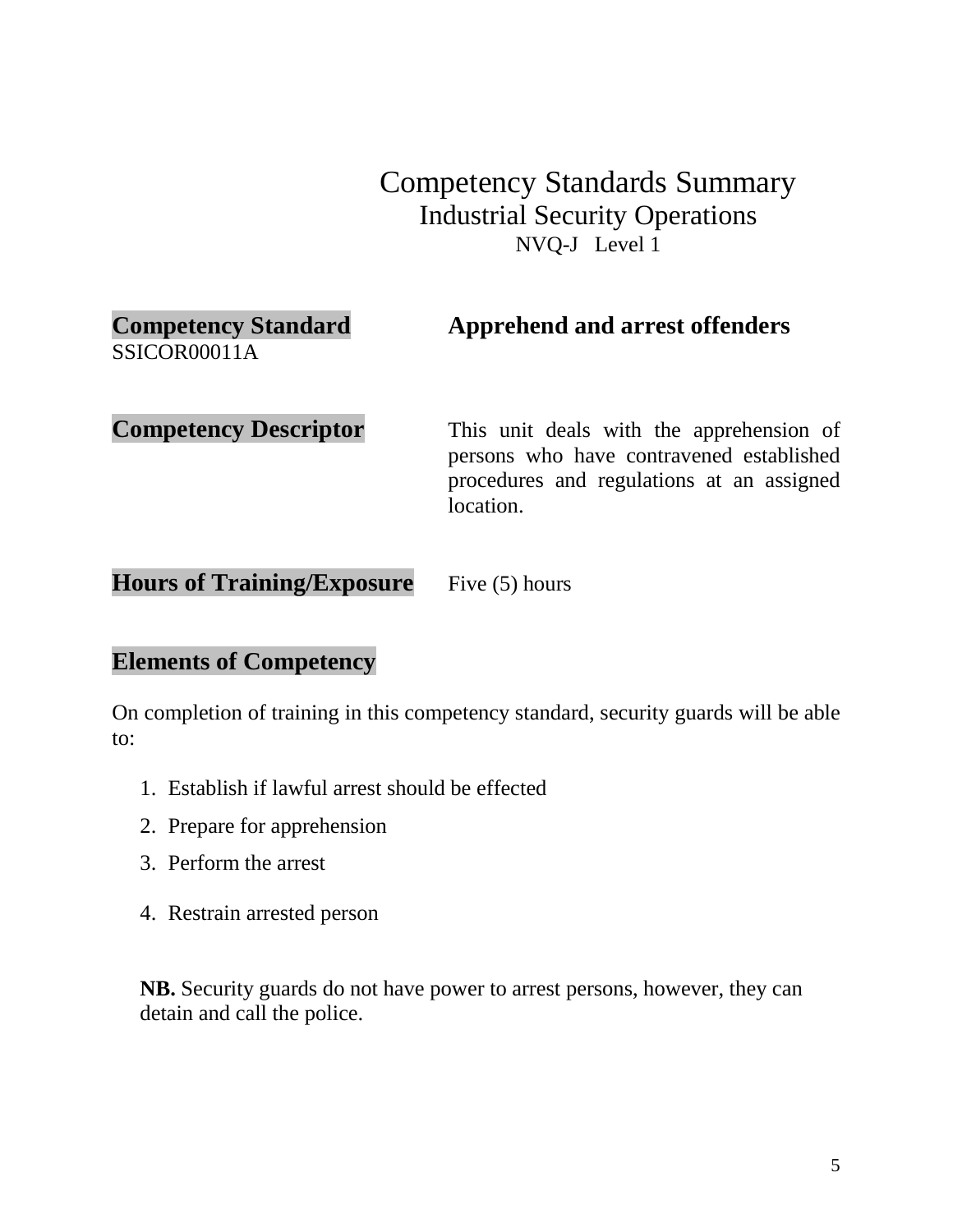| <b>Competency Standard</b><br>SSICOR0021A | <b>Communicate in the workplace</b>                                                                                      |
|-------------------------------------------|--------------------------------------------------------------------------------------------------------------------------|
| <b>Competency Descriptor</b>              | This unit deals with maintaining effective<br>standards of communication with clients and<br>customers in the workplace. |

**Hours of Training/Exposure** Twenty (20) hours

#### **Elements of Competency**

- 1. Act on instructions from supervising staff
- 2. Manage workplace information
- 3. Document incidents
- 4. communicate verbally
- 5. Interact with the customer
- 6. Provide advice to clients, customers and public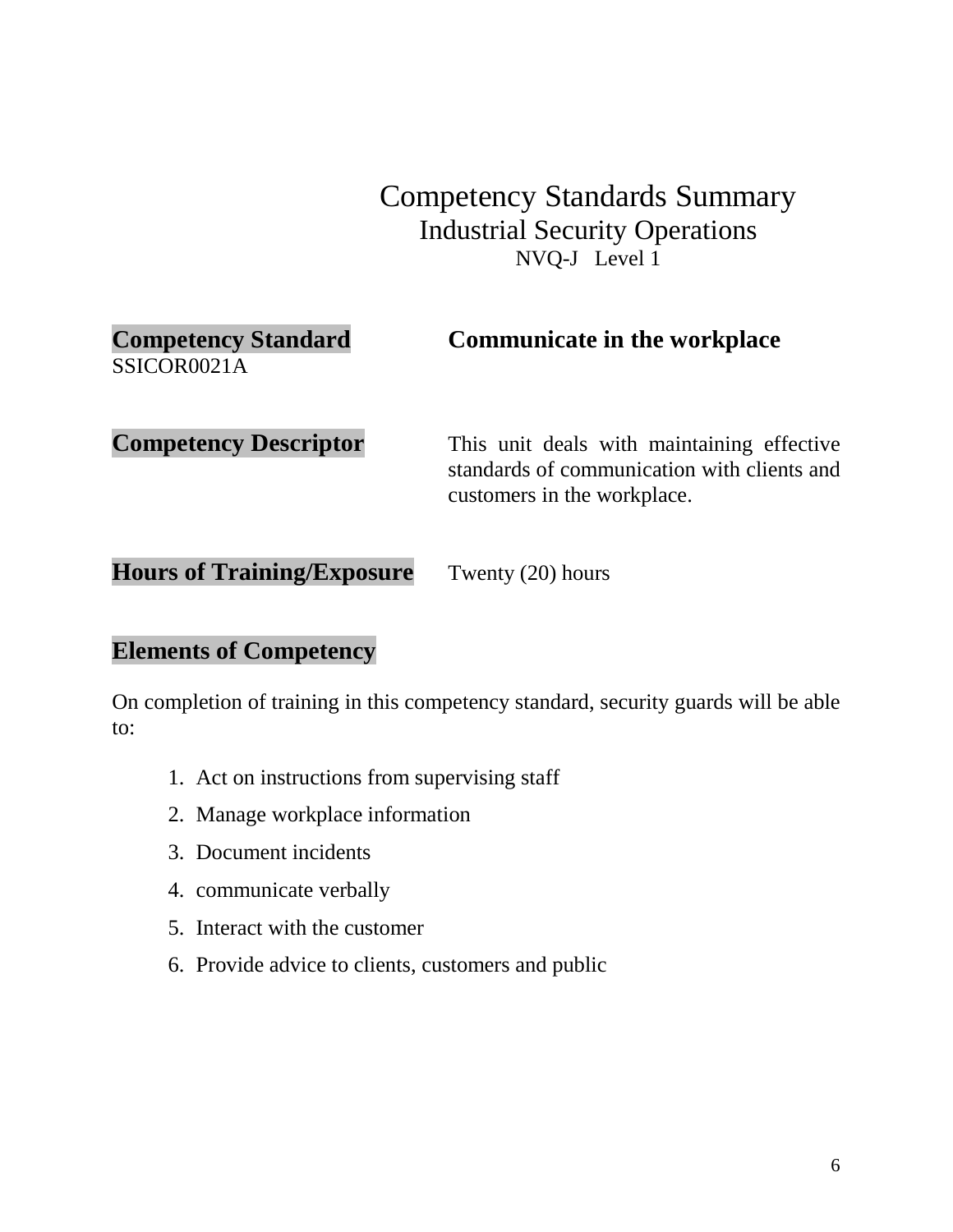#### **Competency Standard Control access to and exit from premises**

SSICOR0031A

**Competency Descriptor** This unit deals with monitoring and managing the access/exit of persons and vehicles to and from premises including key control and site lock-up.

**Hours of Training/Exposure** Thirty (30) hours

#### **Elements of Competency**

- 1. Control persons entering and leaving the site
- 2. Inspect baggage and/or vehicles
- 3. Manage vehicular traffic
- 4. Check loads and manifests entering and leaving site
- 5. Manage access control systems
- 6. Lock/unlock buildings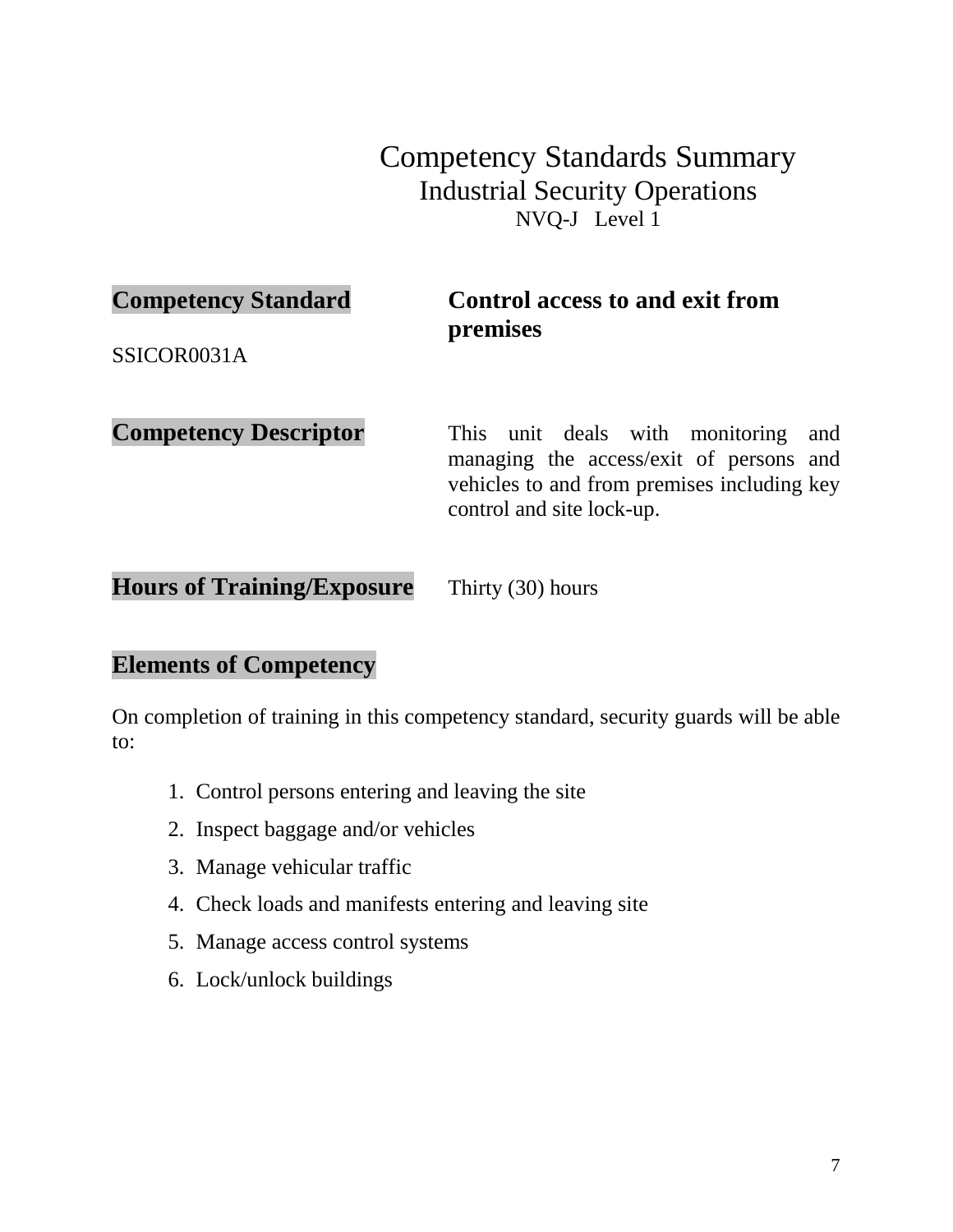| <b>Competency Standard</b><br>SSICOR0041A | <b>Control and direct crowds</b>                                                     |
|-------------------------------------------|--------------------------------------------------------------------------------------|
| <b>Competency Descriptor</b>              | This unit deals with the control of crowd<br>size, behavior and direction of crowds. |
| <b>Hours of Training/Exposure</b>         | Fifteen (15) hours                                                                   |

#### **Elements of Competency**

- 1. Check venue
- 2. Provide security presence
- 3. Monitor crowd size
- 4. Respond to potential crowd problems
- 5. Monitor crowd behavior and safety
- 6. Direct crowds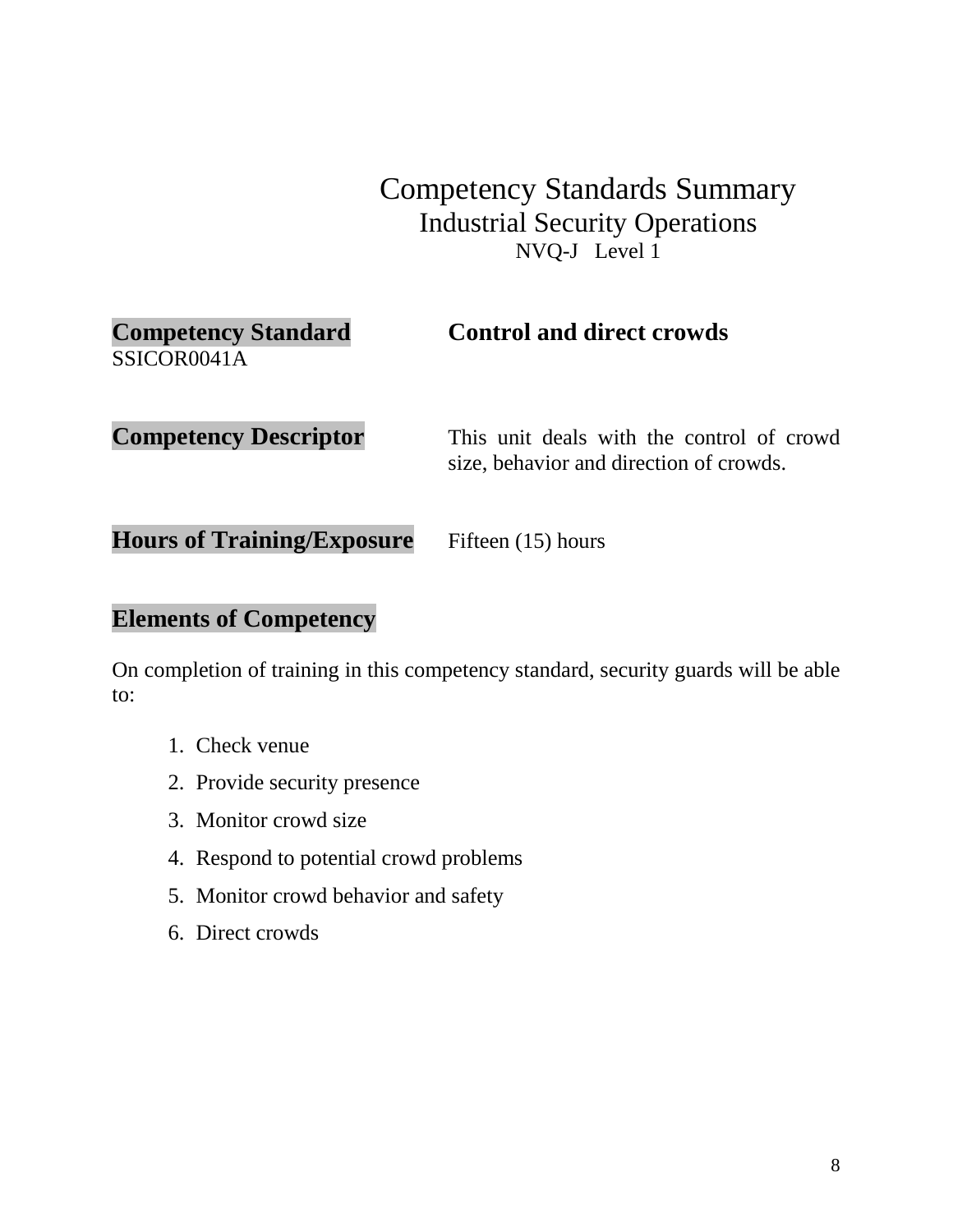| <b>Competency Standard</b><br>SSICOR0051A | <b>Employ batons and handcuffs</b>                                                                                  |
|-------------------------------------------|---------------------------------------------------------------------------------------------------------------------|
| <b>Competency Descriptor</b>              | This unit covers all aspects of selecting,<br>carrying, using and maintaining a variety of<br>batons and handcuffs. |
| <b>Hours of Training/Exposure</b>         | Sixteen (16) hours                                                                                                  |

# **Elements of Competency**

- 1. Carry batons and handcuffs
- 2. Use batons and handcuffs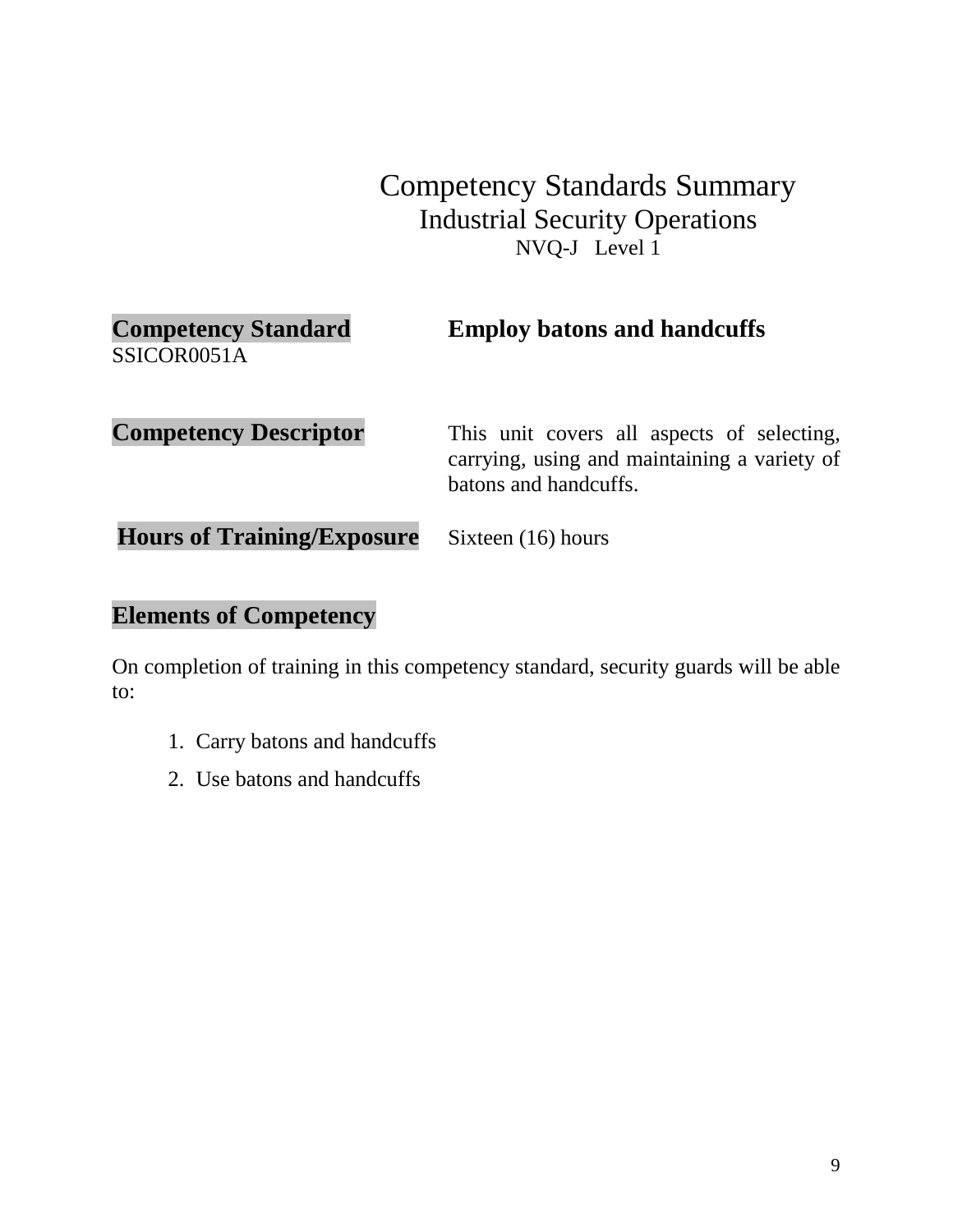| <b>Competency Standard</b><br>BSBCOR0161A | <b>Handle telephone calls</b>                                                                                                                                                      |
|-------------------------------------------|------------------------------------------------------------------------------------------------------------------------------------------------------------------------------------|
| <b>Competency Descriptor</b>              | This unit deals with telephone techniques in<br>answering and receiving calls to disseminate<br>and receive information for smooth flowing<br>of communication in an organization. |

**Hours of Training/Exposure** Twenty-five (25) hours

#### **Elements of Competency**

- 1. Receive telephone calls
- 2. Analyse calls and route appropriately
- 3. Answering, recording & transcribing messages
- 4. Make telephone calls
- 5. Adhere to confidentiality, security & equipment care procedures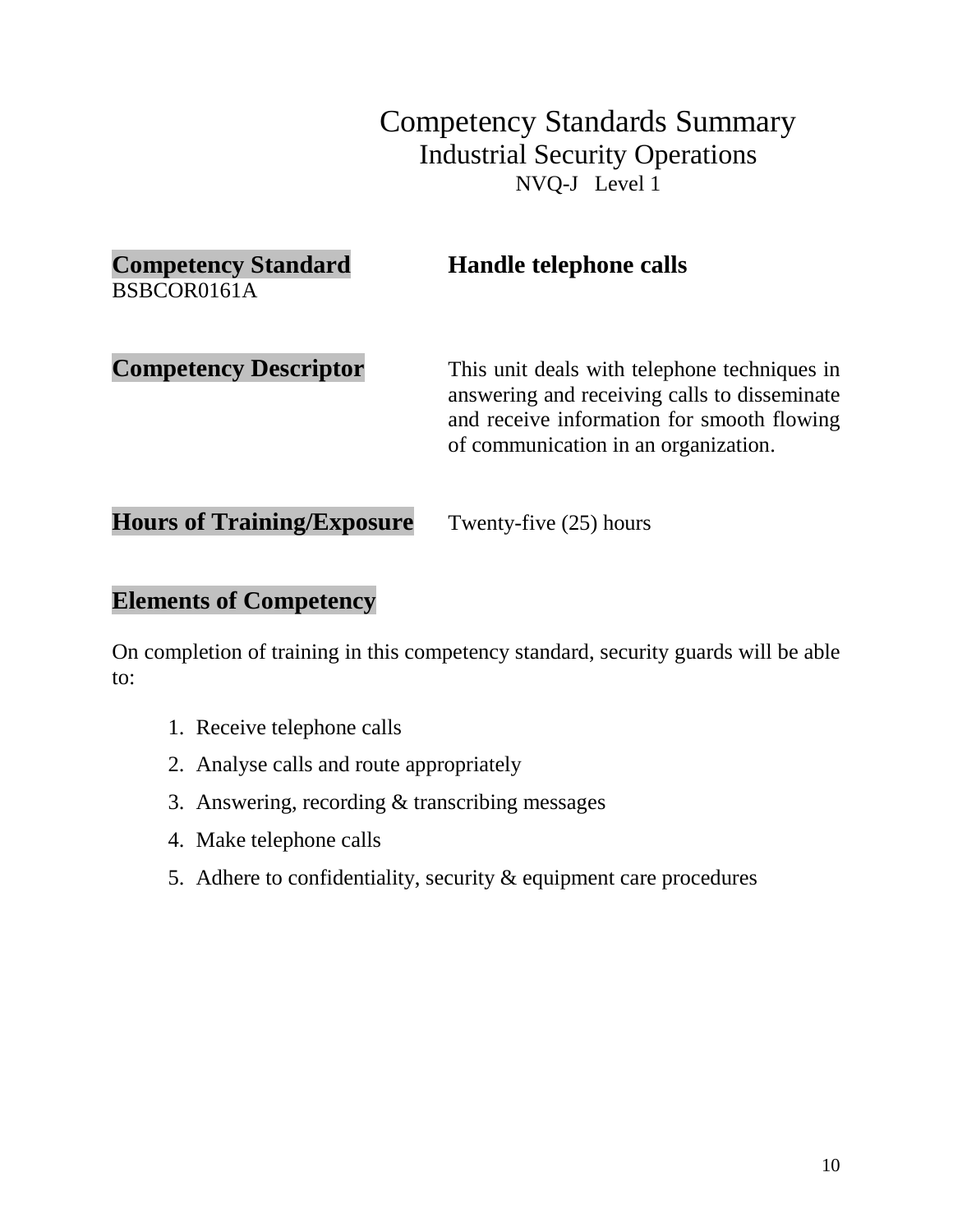# **Competency Standard Understand and apply legal and**  SSICOR0061A **procedural requirements Competency Descriptor** This unit addresses the knowledge of legal

constraints that are applicable to the performance of security duties. The knowledge of procedures described in this unit has direct application to the way work is performed and does not require skills in the interpretation of statutes, contract or common law Duty of Care.

**Hours of Training/Exposure** Thirty (30) hours

#### **Elements of Competency**

- 1. Understand and apply standing orders to the requirements of the security function
- 2. Confirm assignment procedures
- 3. Complete relevant documentation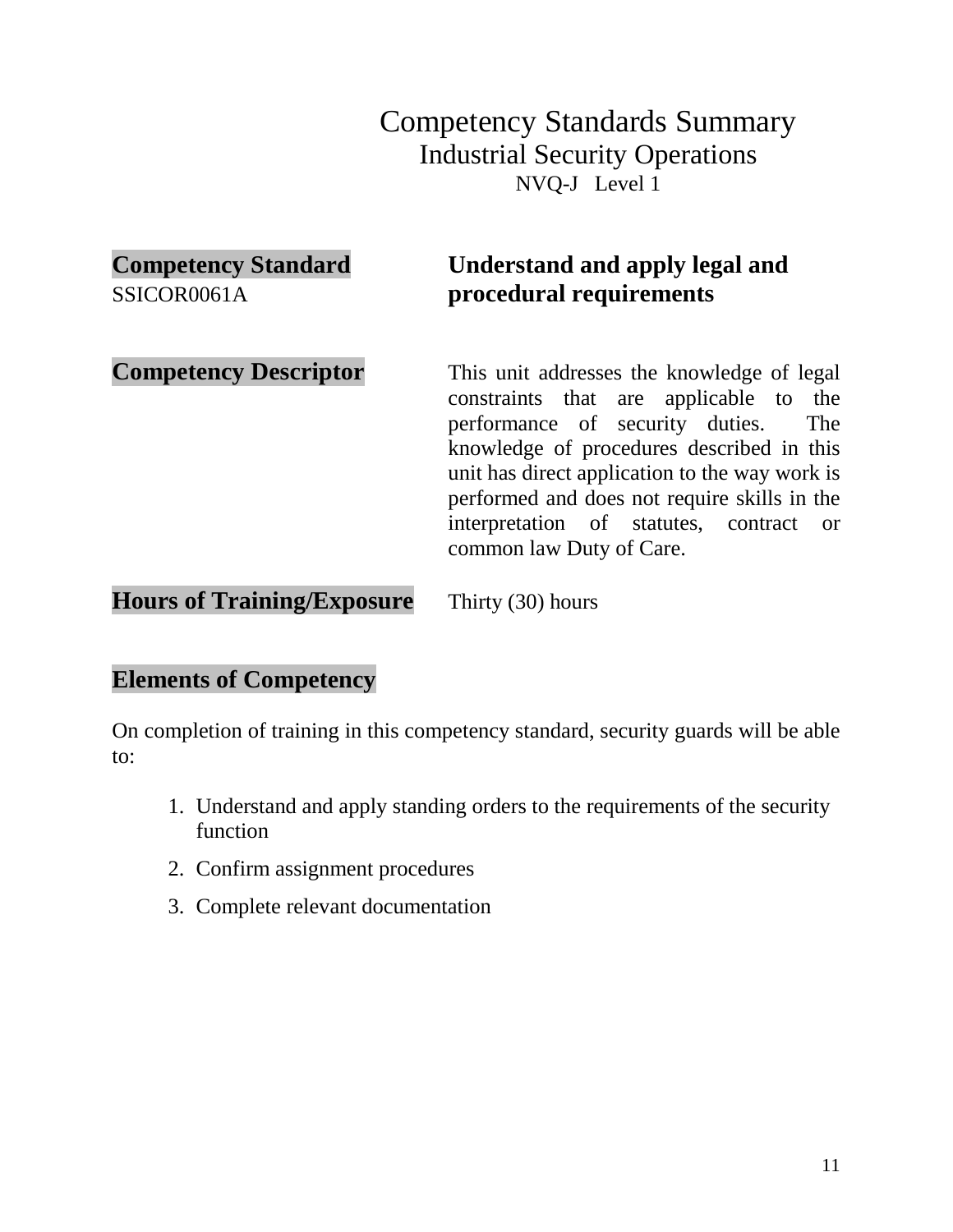| <b>Competency Standard</b><br>SSICOR0071A | <b>Follow occupational health and safety</b><br>procedures                                                                              |
|-------------------------------------------|-----------------------------------------------------------------------------------------------------------------------------------------|
| <b>Competency Descriptor</b>              | This unit deals with recognizing potential<br>health and safety risks and the procedures<br>and actions needed or minimize those risks. |
| <b>Hours of Training/Exposure</b>         | Twenty (20) hours                                                                                                                       |

### **Elements of Competency**

- 1. Identify Occupational Health and Safety risks
- 2. Contribute to the ongoing development of the organization's Occupational Health and Safety procedures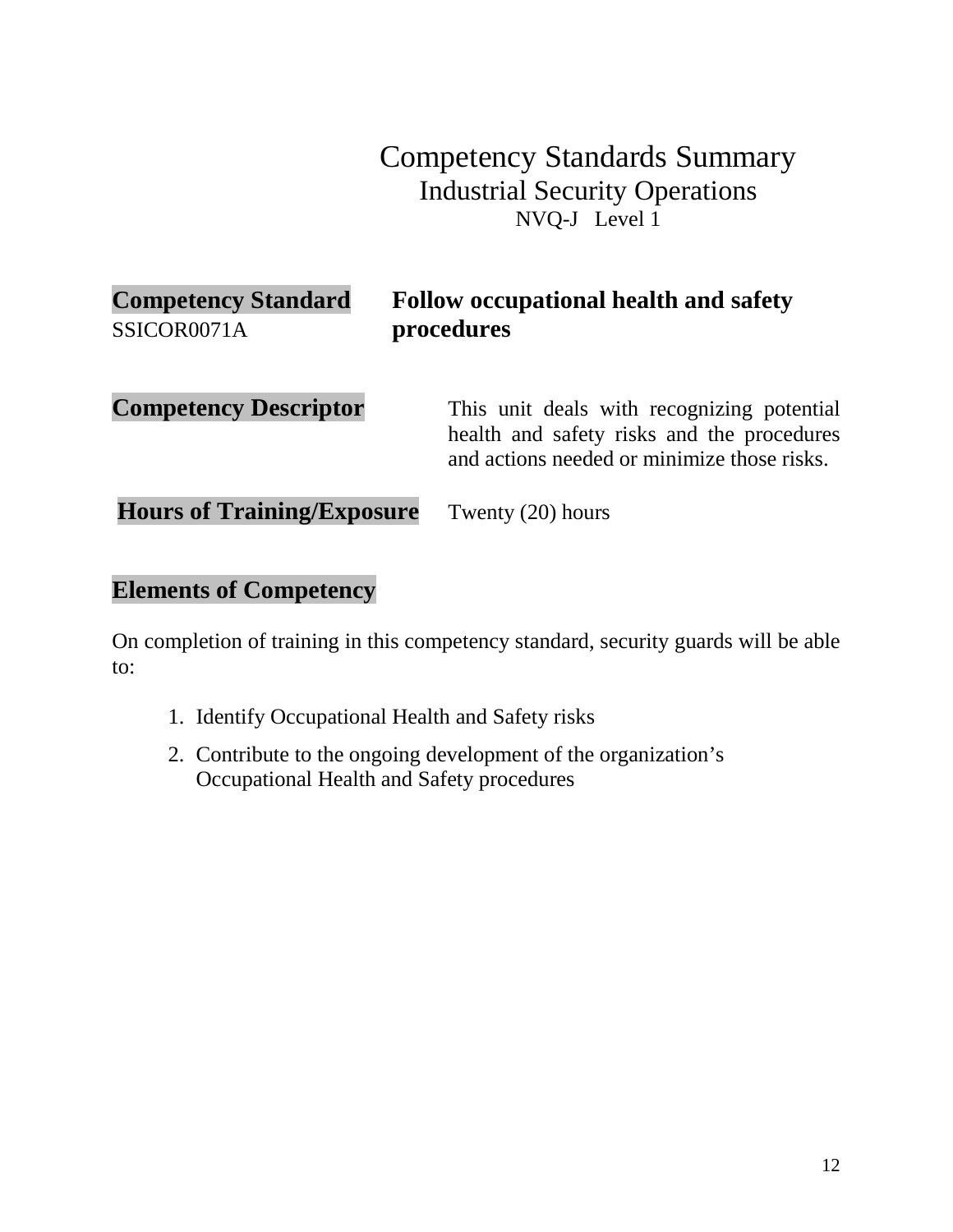| <b>Competency Standard</b><br>SSICOR0081A | <b>Provide personal protection (basic)</b>                                                                                        |
|-------------------------------------------|-----------------------------------------------------------------------------------------------------------------------------------|
| <b>Competency Descriptor</b>              | This unit deals with ensuring the safety or<br>persons under various assignment conditions<br>and includes the escort of persons. |

**Hours of Training/Exposure** Fifteen (15) hours

### **Elements of Competency**

- 1. Identify potential threats to client safety
- 2. Escort persons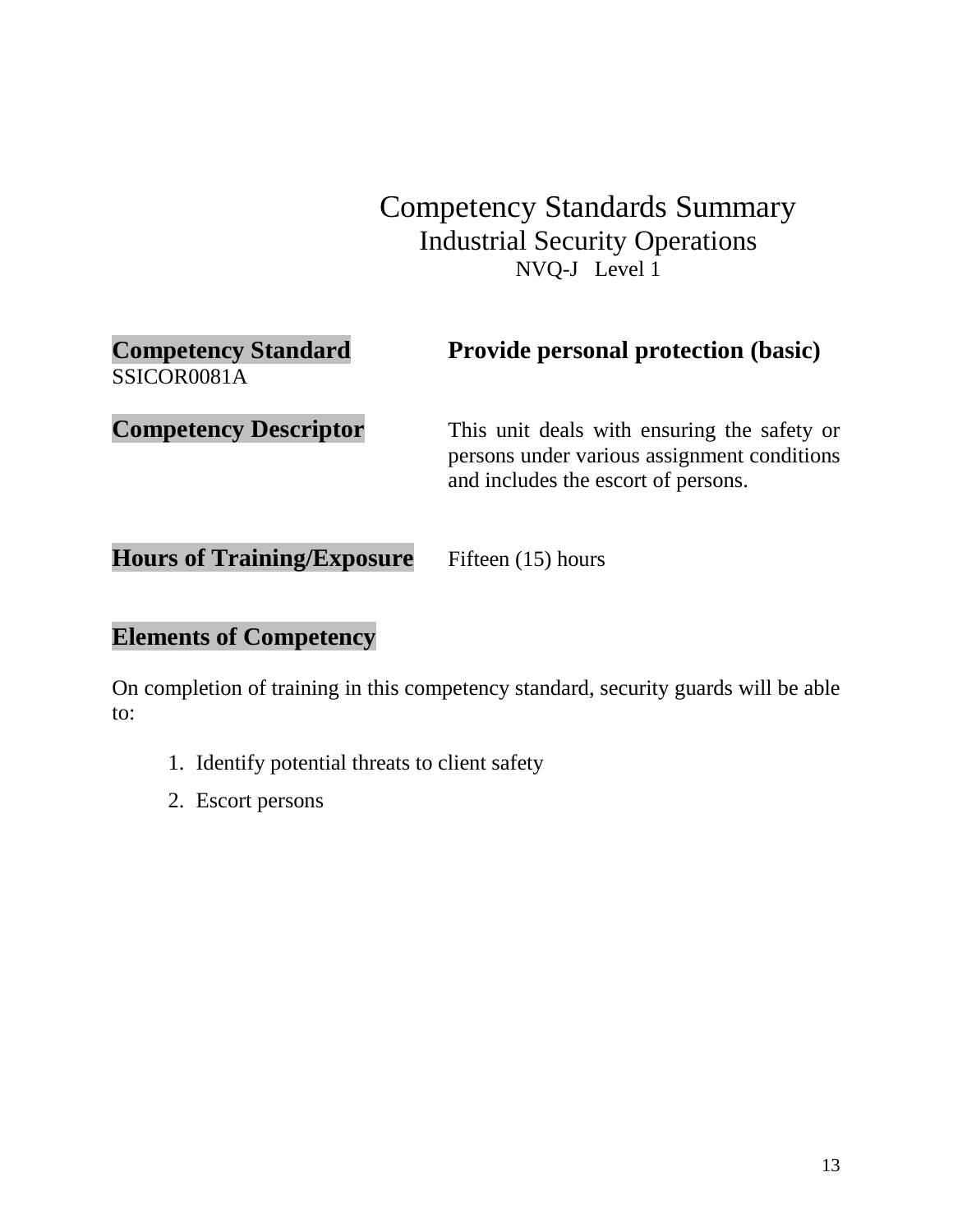### **Competency Standard Maintain the security of premises and property**

SSICOR0091A

**Competency Descriptor** This unit covers the competencies required for both mobile and static guarding and includes responding to alarm calls.

**Hours of Training/Exposure** Twenty (20) hours

#### **Elements of Competency**

- 1. Patrol premises
- 2. Monitor installed system on premises
- 3. Respond to security alarm calls
- 4. Undertake specific site observation
- 5. Preserve incident site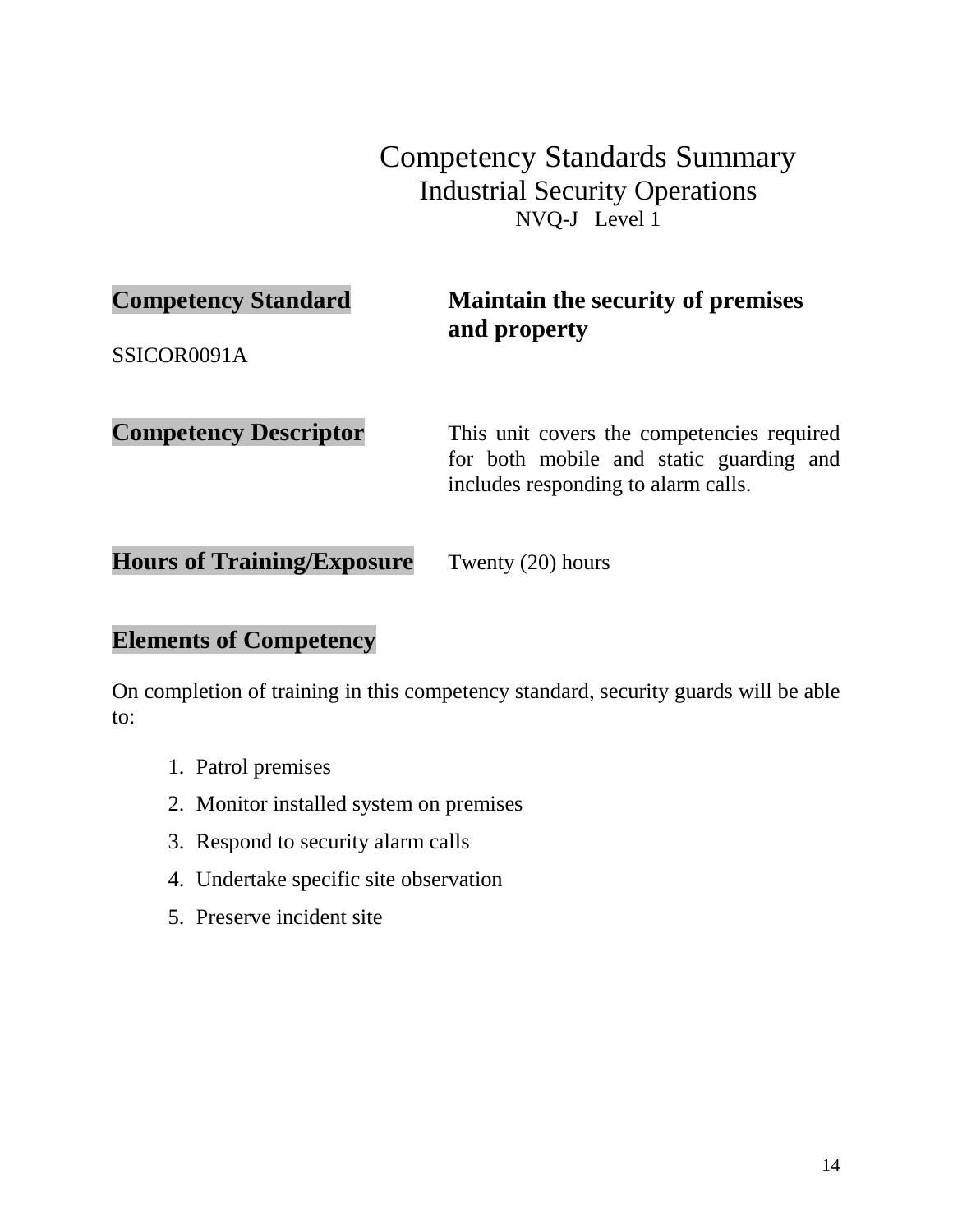| <b>Competency Standard</b>        | Manage conflict in the workplace                                                                                                                      |
|-----------------------------------|-------------------------------------------------------------------------------------------------------------------------------------------------------|
| SSICOR0101A                       |                                                                                                                                                       |
| <b>Competency Descriptor</b>      | This unit deals with handling, defusing and<br>resolving difficult situations occurring in the<br>workplace with minimum use of force if<br>required. |
| <b>Hours of Training/Exposure</b> | Twenty (20) hours                                                                                                                                     |

# **Elements of Competency**

- 1. Identify conflict situations
- 2. Manage conflict situation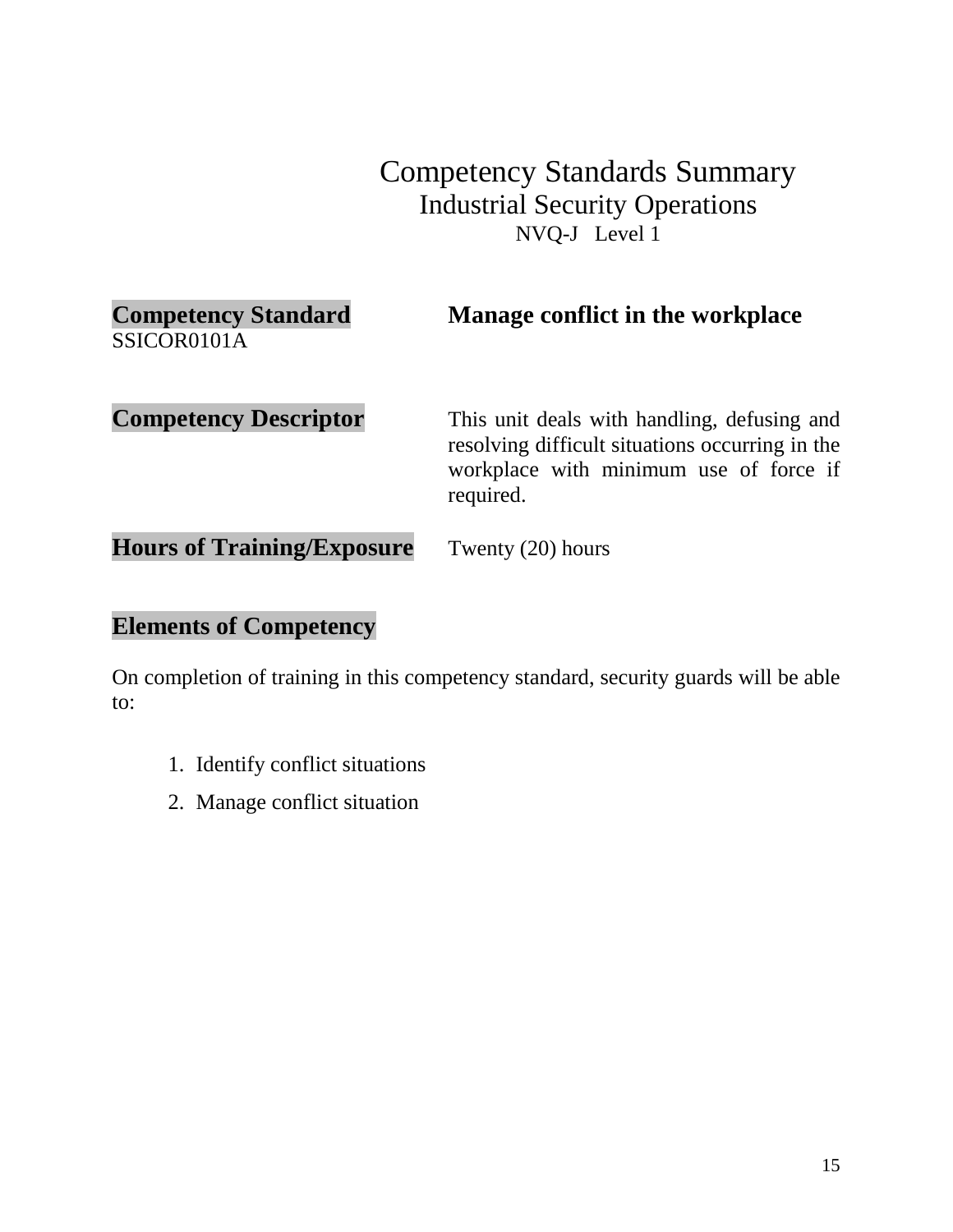| <b>Competency Standard</b><br>SSICOR0111A | <b>Manage intoxicated persons</b>                                                                                |
|-------------------------------------------|------------------------------------------------------------------------------------------------------------------|
| <b>Competency Descriptor</b>              | This unit deals with security requirements to<br>effectively handle intoxicated persons at the<br>assigned site. |
| <b>Hours of Training/Exposure</b>         | Five $(5)$ hours                                                                                                 |

#### **Elements of Competency**

- 1. Deal with underage drinkers
- 2. Determine the level of intoxication
- 3. Apply appropriate procedures to deal with intoxicated persons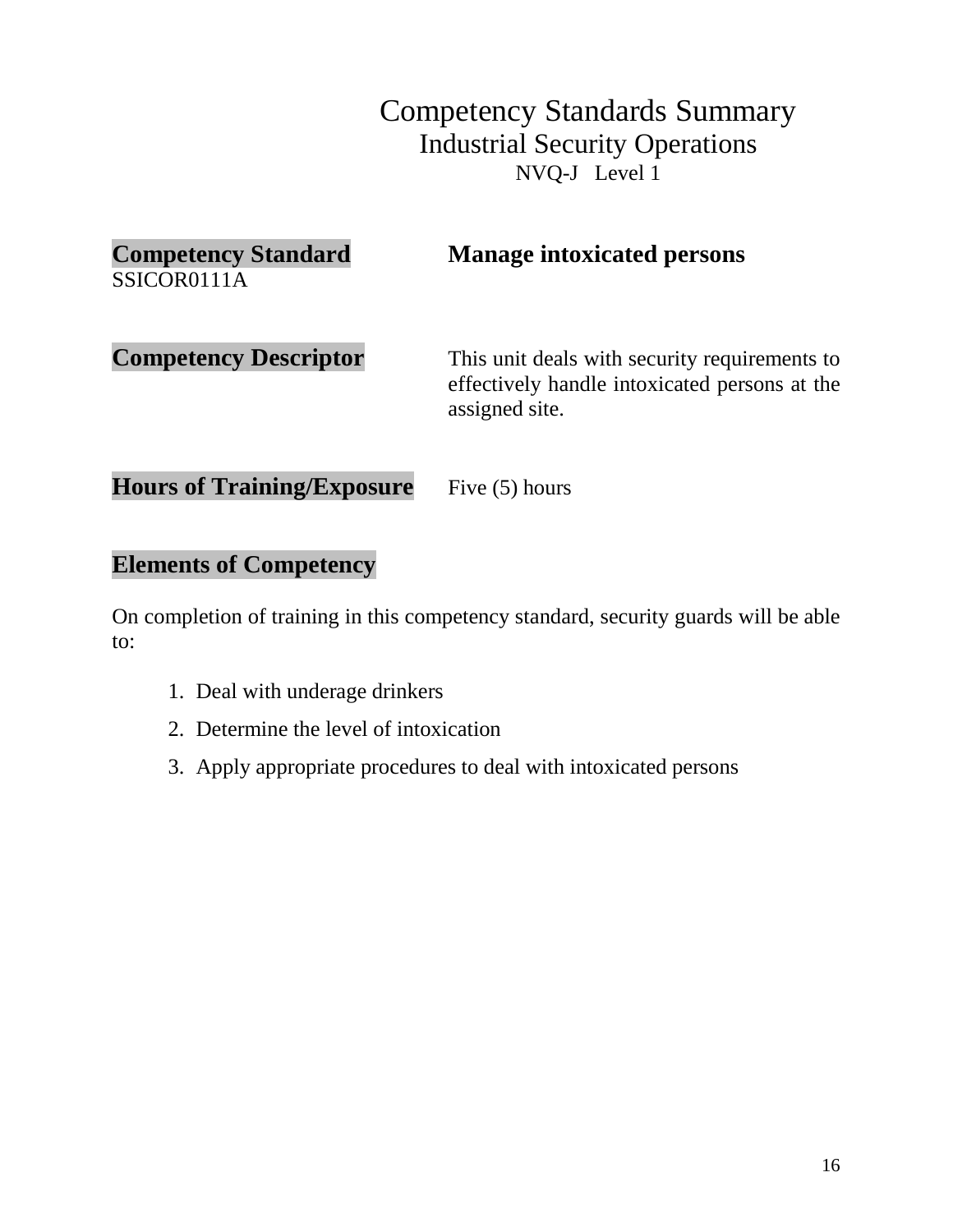| <b>Competency Standard</b><br>SSICOR0121A | <b>Observe and monitor people</b>                                                                                                                                                  |
|-------------------------------------------|------------------------------------------------------------------------------------------------------------------------------------------------------------------------------------|
| <b>Competency Descriptor</b>              | This unit deals with the observation and<br>monitoring of people to maintain security,<br>and taking appropriate action to prevent loss<br>or damage to property and/or personnel. |

Hours of Training/Exposure Ten (10) hours

### **Elements of Competency**

- 1. Prepare to monitor/observe
- 2. Observe persons behaving suspiciously
- 3. Respond to unlawful or suspicious incidents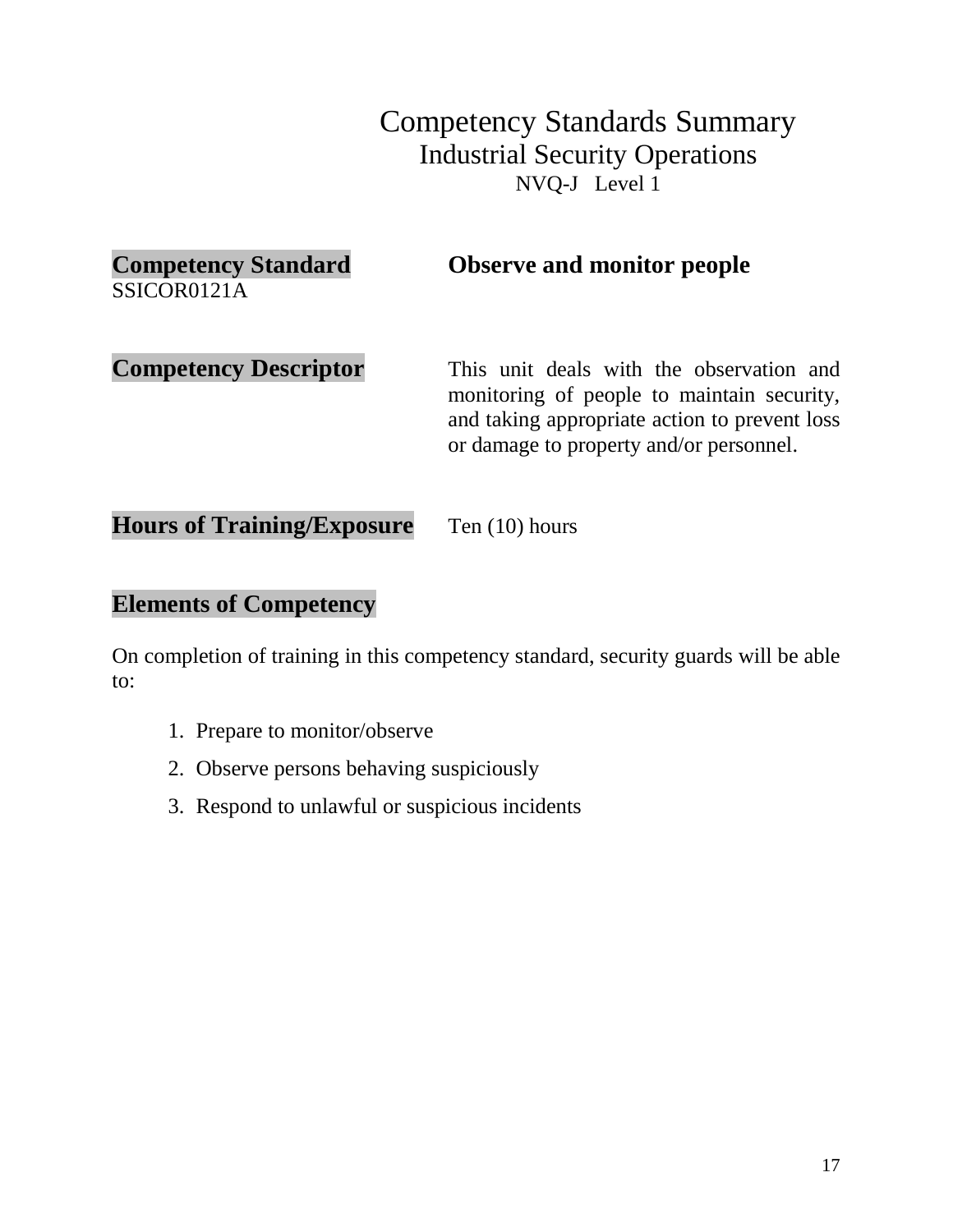| <b>Competency Standard</b><br>SSICOR0131A | <b>Operate basic security equipment</b>                                                                                            |
|-------------------------------------------|------------------------------------------------------------------------------------------------------------------------------------|
| <b>Competency Descriptor</b>              | This unit deals with operating basic security<br>equipment including, but not limited to<br>computers and communication equipment. |
| <b>Hours of Training/Exposure</b>         | Fifteen (15) hours                                                                                                                 |

#### **Elements of Competency**

- 1. Operate communication equipment
- 2. Operate computer equipment
- 3. Check basic monitoring equipment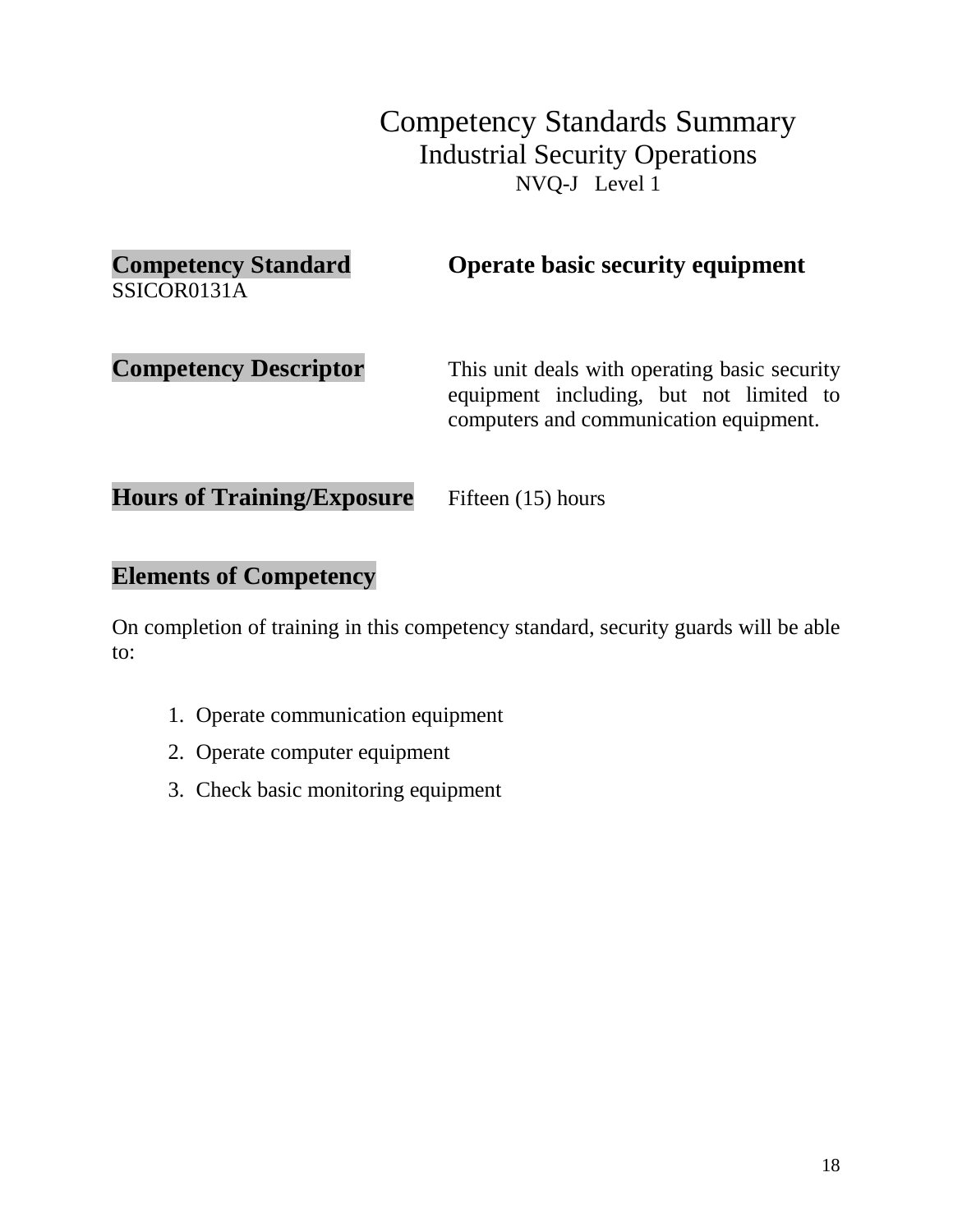### **Competency Standard Maintain an effective relationship with clients/customers**

SSICOR0141A

**Competency Descriptor** This unit deals with building and maintaining an effective relationship with clients, customers and the public.

Hours of Training/Exposure Five (5) hours

#### **Elements of Competency**

- 1. Maintain a professional image
- 2. Meet client/customer requirements
- 3. Build credibility with customers/clients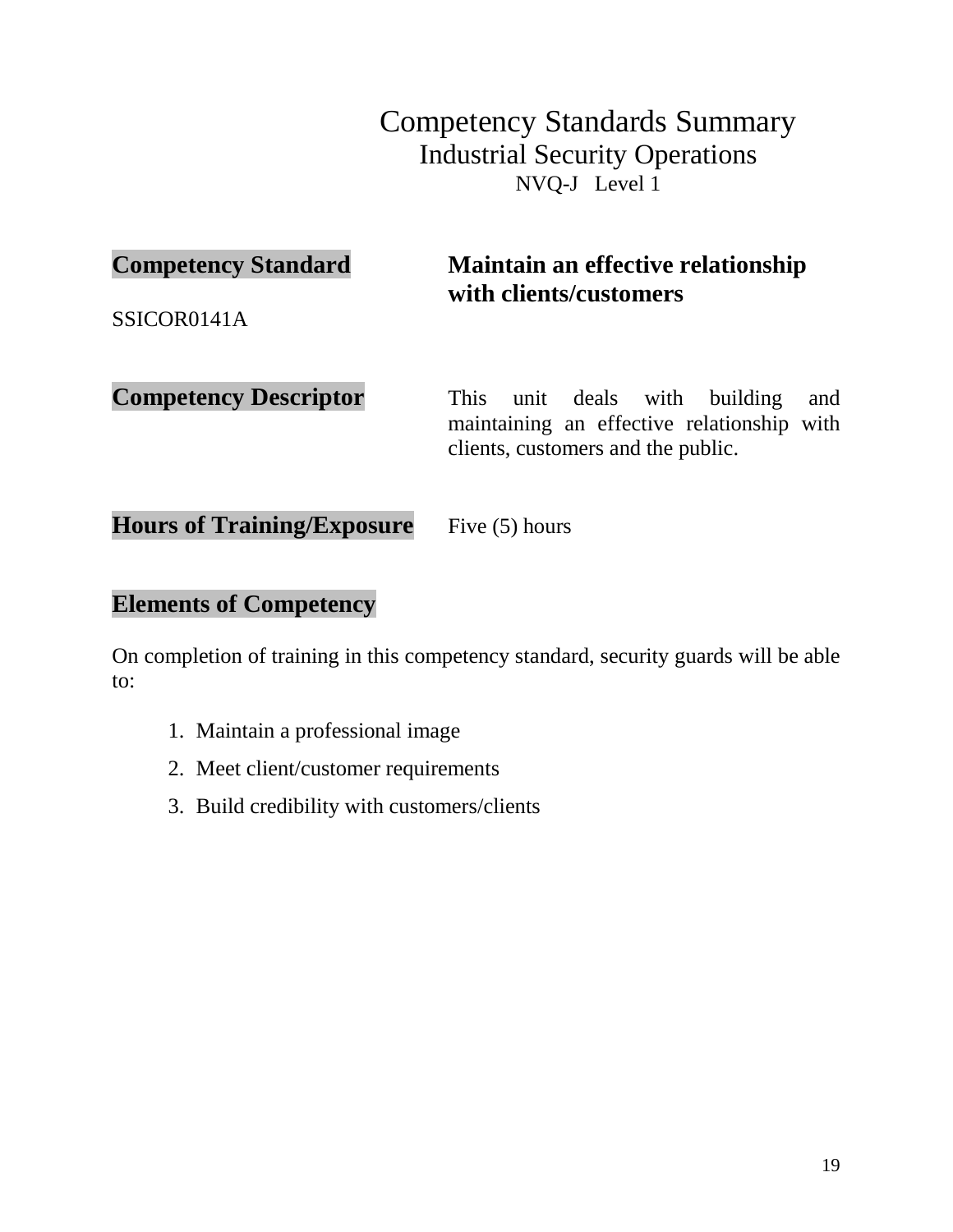# **Competency Standard Provide first aid**

THHGHS0172A

**Competency Descriptor** This unit deals with the skills and knowledge required to provide first aid. It complies with standards, practices and procedures of St. John Ambulance Association and equivalent first aid bodies.

**Hours of Training/Exposure** Twenty-Four (24) hours

#### **Elements of Competency**

- 1. Assess and respond to emergency first aid situations
- 2. Provide appropriate treatment
- 3. Monitor the situation
- 4. Prepare an incident report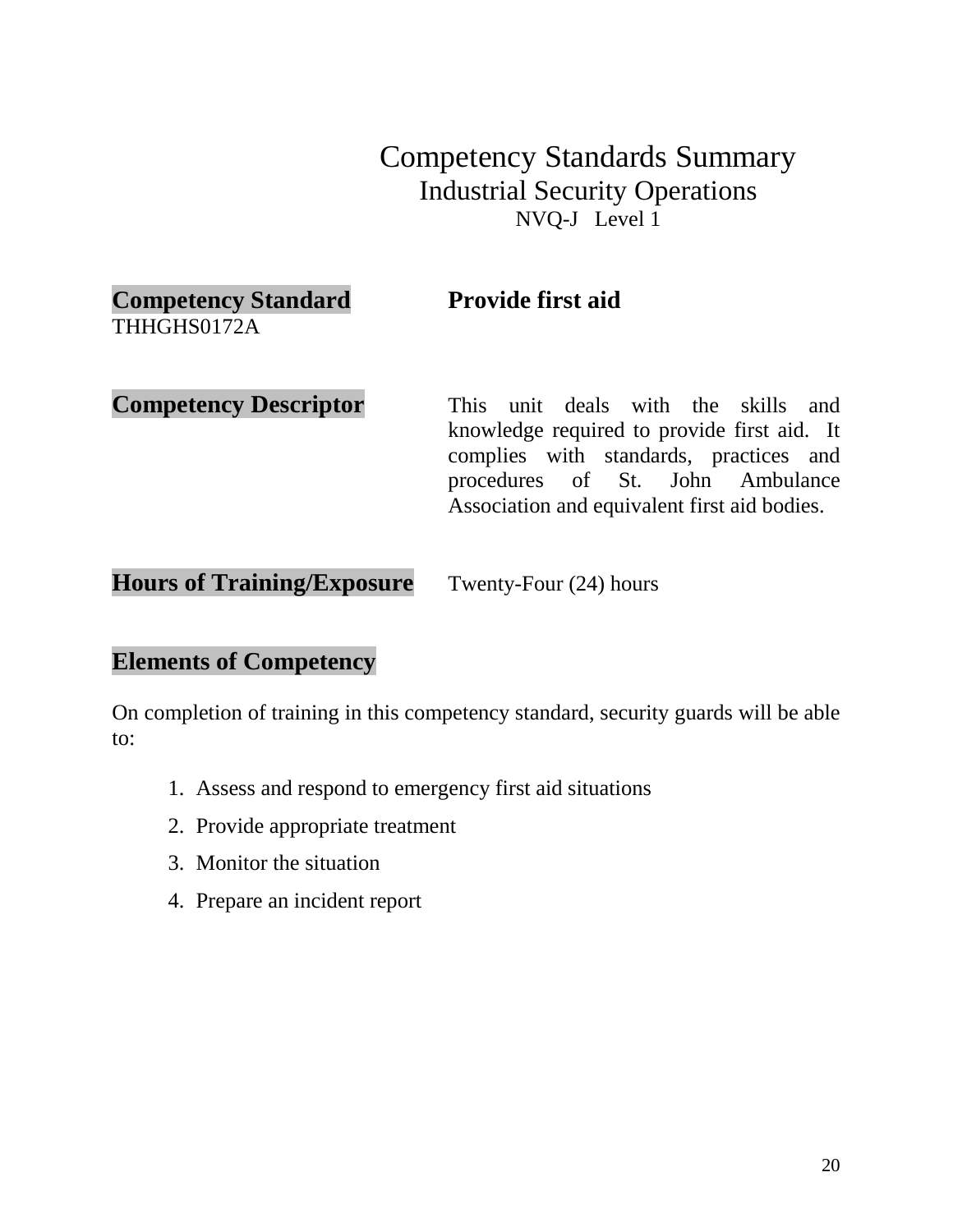#### **Competency Standard Work as part of a team** SSICOR0171A

**Competency Descriptor** This unit deals with the individual's contribution to the effective functioning of the team and the achievement of team goals.

**Hours of Training/Exposure** Twenty (20) hours

#### **Elements of Competency**

- 1. Establish role within the team
- 2. Build credibility with other team members
- 3. Contribute to team effectiveness
- 4. Maintain an effective team reporting procedure
- 5. Provide back-up support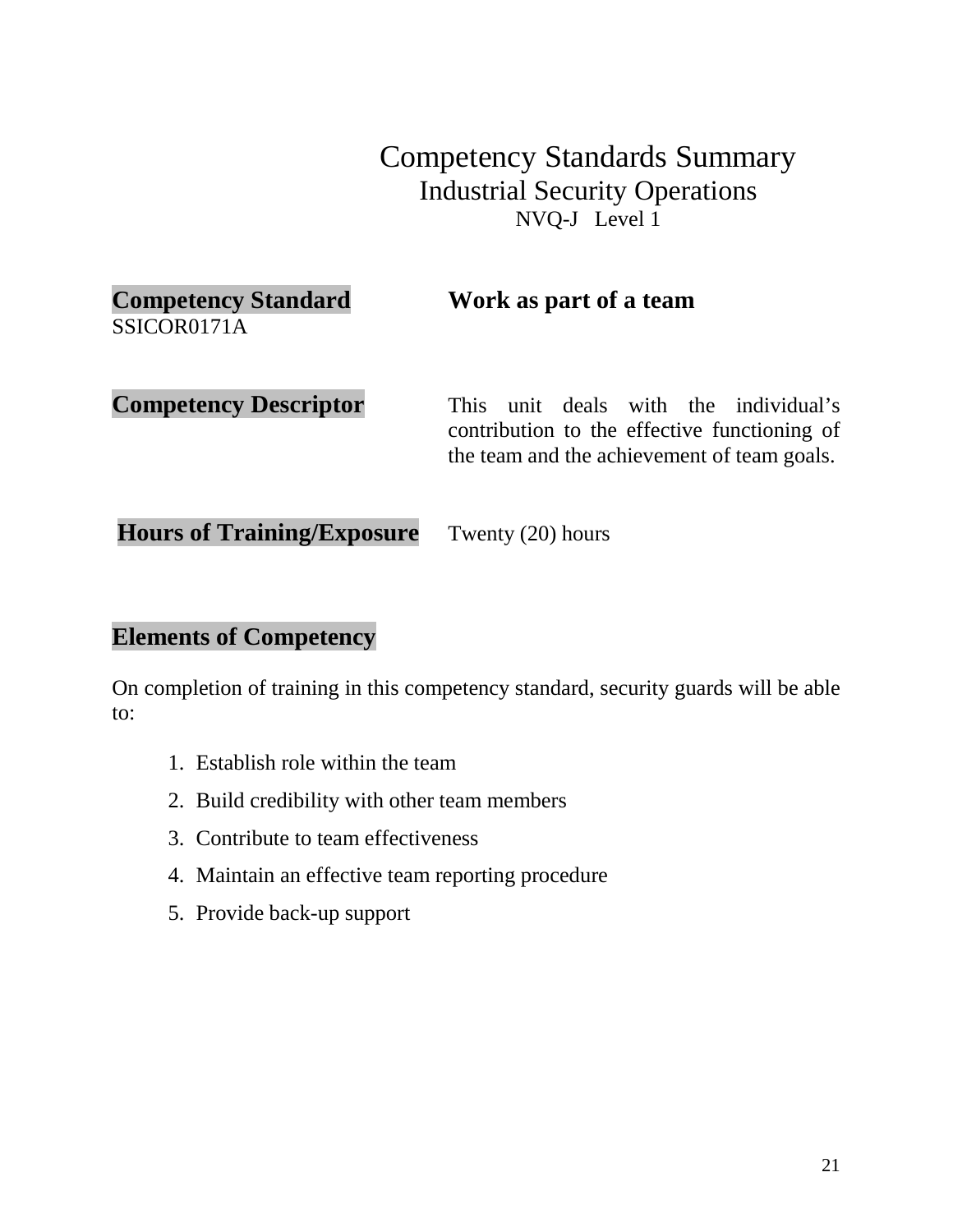# **Competency Standard Give evidence**

SSIJUS0001A

#### **Competency Descriptor** This unit covers the skills and knowledge required to give evidence in a judicial or quasi-judicial environment. It requires the ability to prepare for legal proceedings, give evidence and report on outcomes of proceedings. This work would be carried out under routine supervision and within organizational guidelines.

**Hours of Training/Exposure** Eight (8) hours

# **Elements of Competency**

- 1. Prepare for court proceedings
- 2. Give evidence
- 3. Report on outcomes of proceedings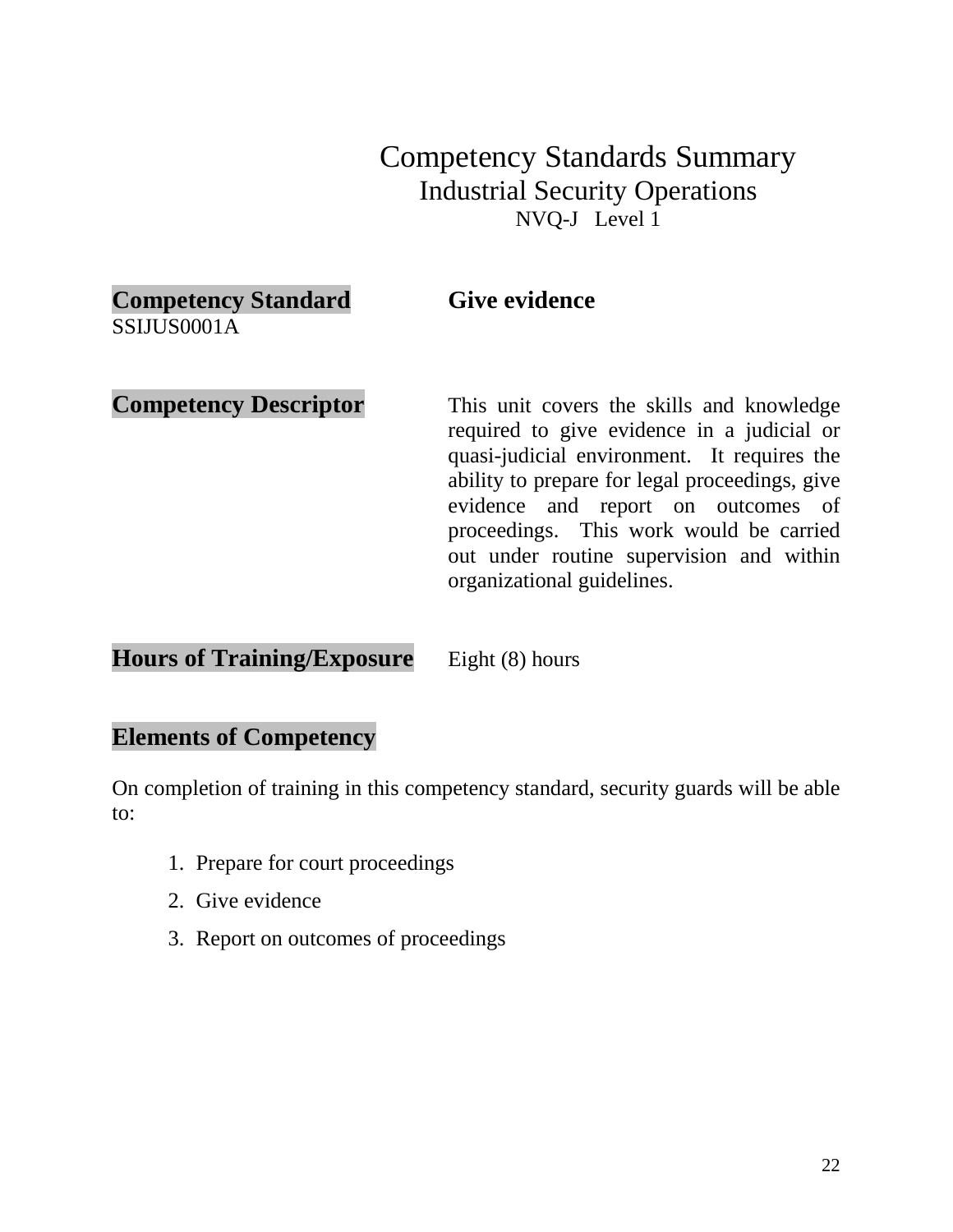SSIGGS0011A (Level 1 Elective)

**Competency Standard Maintain lost and found facility** 

**Competency Descriptor** This unit deals with the knowledge and skills required to operate a lost and found facility.

**Hours of Training/Exposure** Five (5) hours

#### **Elements of Competency**

- 1. Follow lost and found procedures
- 2. Complete lost and found documentation
- 3. Follow procedures for items claimed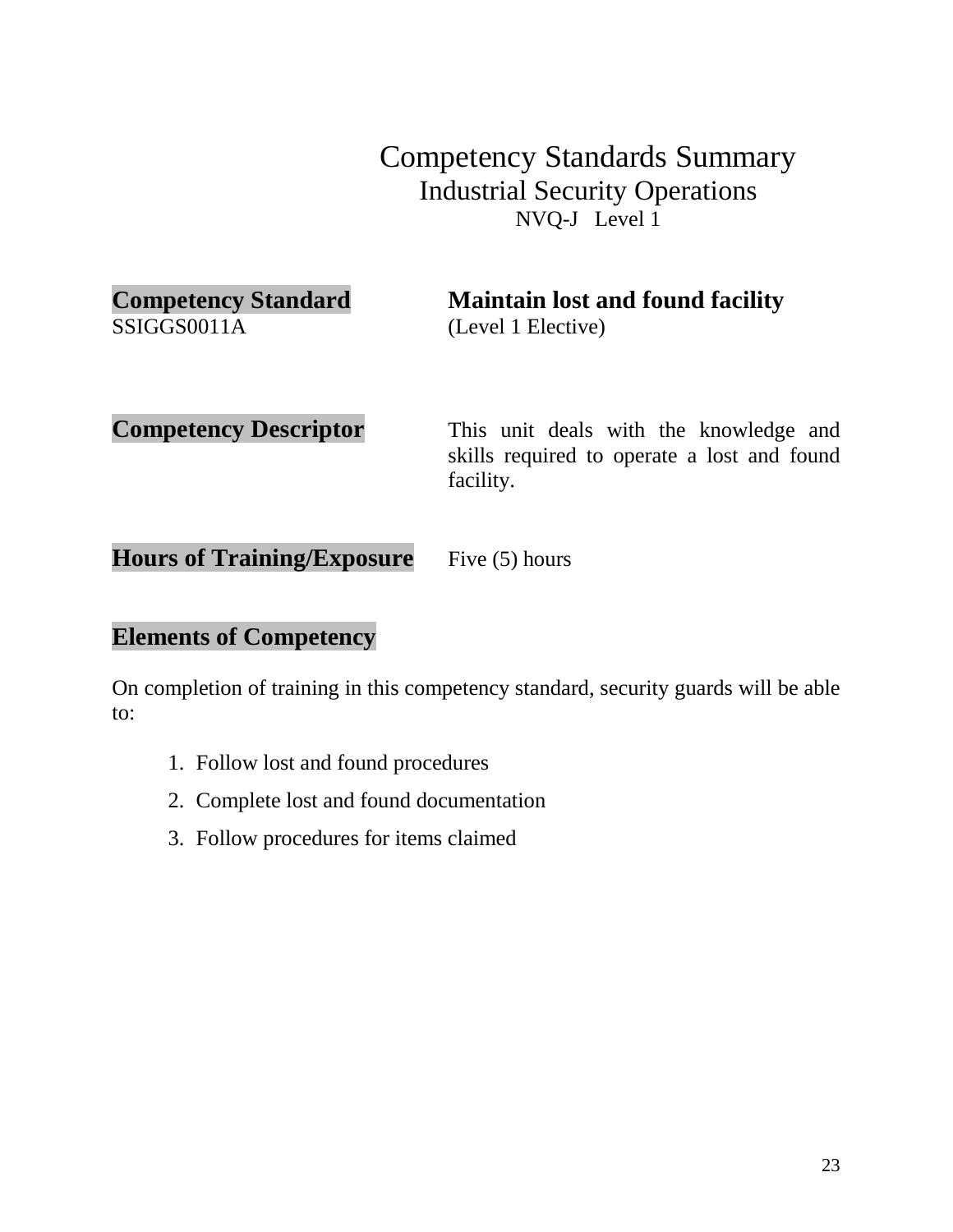| <b>Competency Standard</b><br>ITICOR0011A | Carry out data entry and retrieval<br>procedures<br>(Level 1 Elective)                                                                                                                          |
|-------------------------------------------|-------------------------------------------------------------------------------------------------------------------------------------------------------------------------------------------------|
| <b>Competency Descriptor</b>              | unit deals with the skills<br>This<br>and<br>knowledge required to operate computer to<br>enter, manipulate and retrieve data and to<br>access information and communicate via the<br>Internet. |
| <b>Hours of Training/Exposure</b>         | Forty $(40)$ hours                                                                                                                                                                              |

#### **Elements of Competency**

- 1. Initiate computer system
- 2. Enter data
- 3. Retrieve data
- 4. Amend data
- 5. Use document layout and data format facilities
- 6. Monitor the operation of equipment
- 7. Access and transmit information via the internet
- 8. Close down computer system
- 9. Maintain computer equipment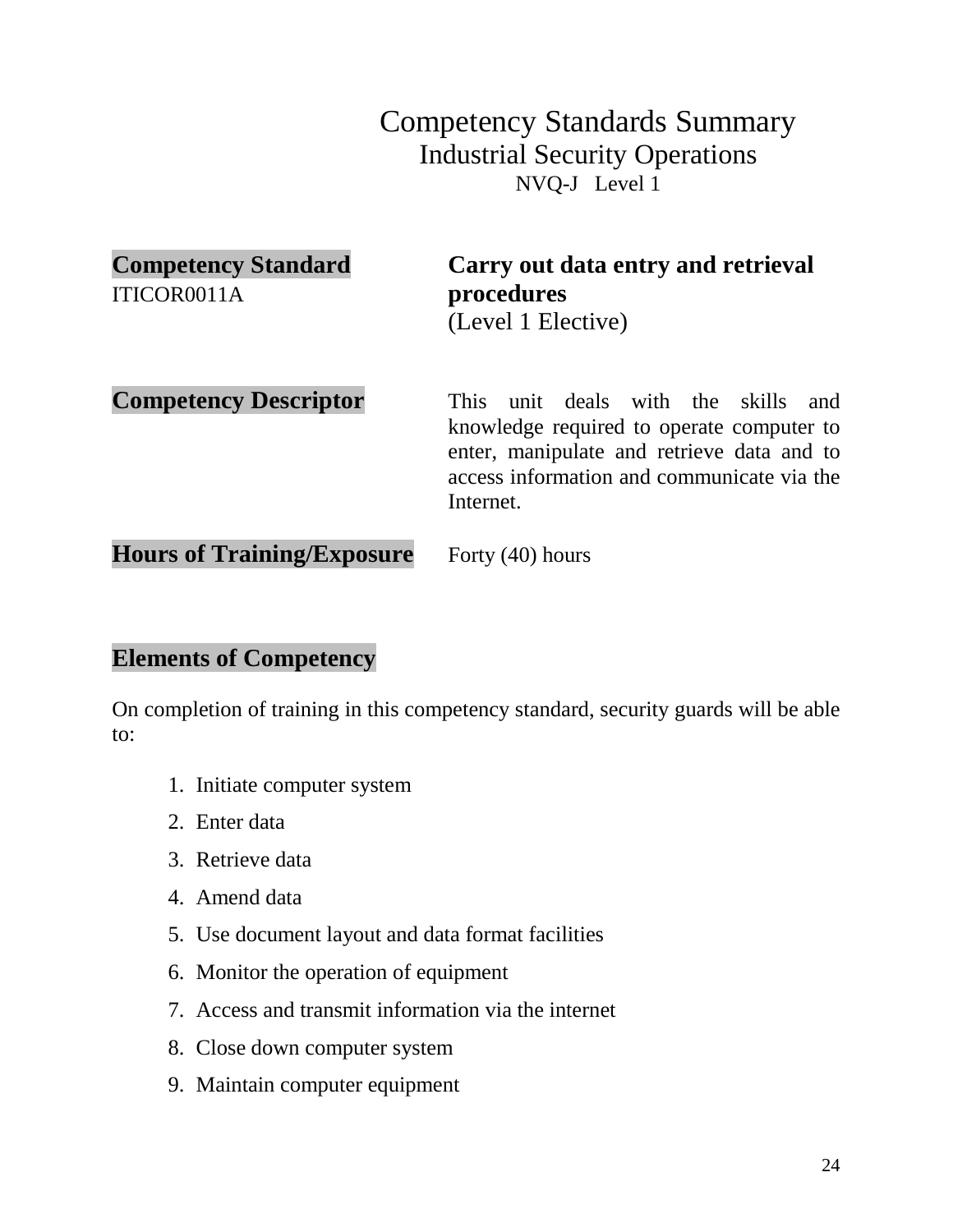| <b>Competency Standard</b>        | <b>Receive Visitors</b>                                                                                                                                      |
|-----------------------------------|--------------------------------------------------------------------------------------------------------------------------------------------------------------|
| BSBCOR0091A                       | (Level 1 Elective)                                                                                                                                           |
| <b>Competency Descriptor</b>      | unit deals with the skills<br><b>This</b><br>and<br>knowledge required to receive visitors to an<br>organization, while keeping set rules and<br>procedures. |
| <b>Hours of Training/Exposure</b> | Twenty (20) hours                                                                                                                                            |

#### **Elements of Competency**

- 1. Receive and assist visitors
- 2. Relevant hospitality and emergency situation is addressed
- 3. Identity is cleared, applying tact and necessary security measures
- 4. Appropriate communication process is followed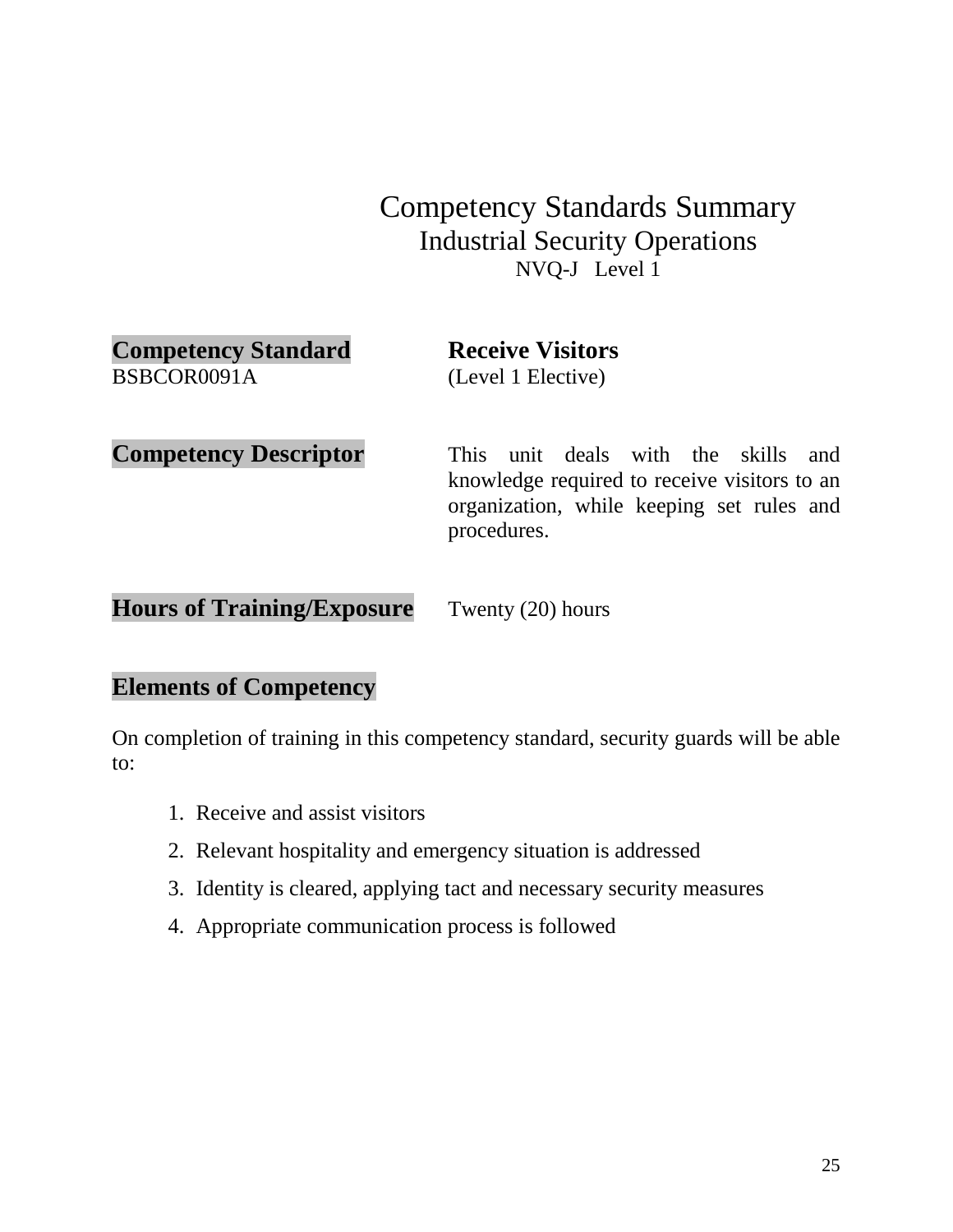| <b>Competency Standard</b> | Handle canine for security patrol |
|----------------------------|-----------------------------------|
| SSIGGS0012A                | (Level 2 Elective)                |

**Competency Descriptor** This unit deals with the competencies required to use canine for security assignments. It includes both the skills required to manage security canines as well as the knowledge of where, when and how they are used. This unit does not include the competencies required to train a canine.

**Hours of Training/Exposure** Forty (40) hours

#### **Elements of Competency**

- 1. Receive canine for assignment
- 2. Maintain the health and hygiene of the canine
- 3. Conduct canine patrol
- 4. Respond to situations requiring the use of a canine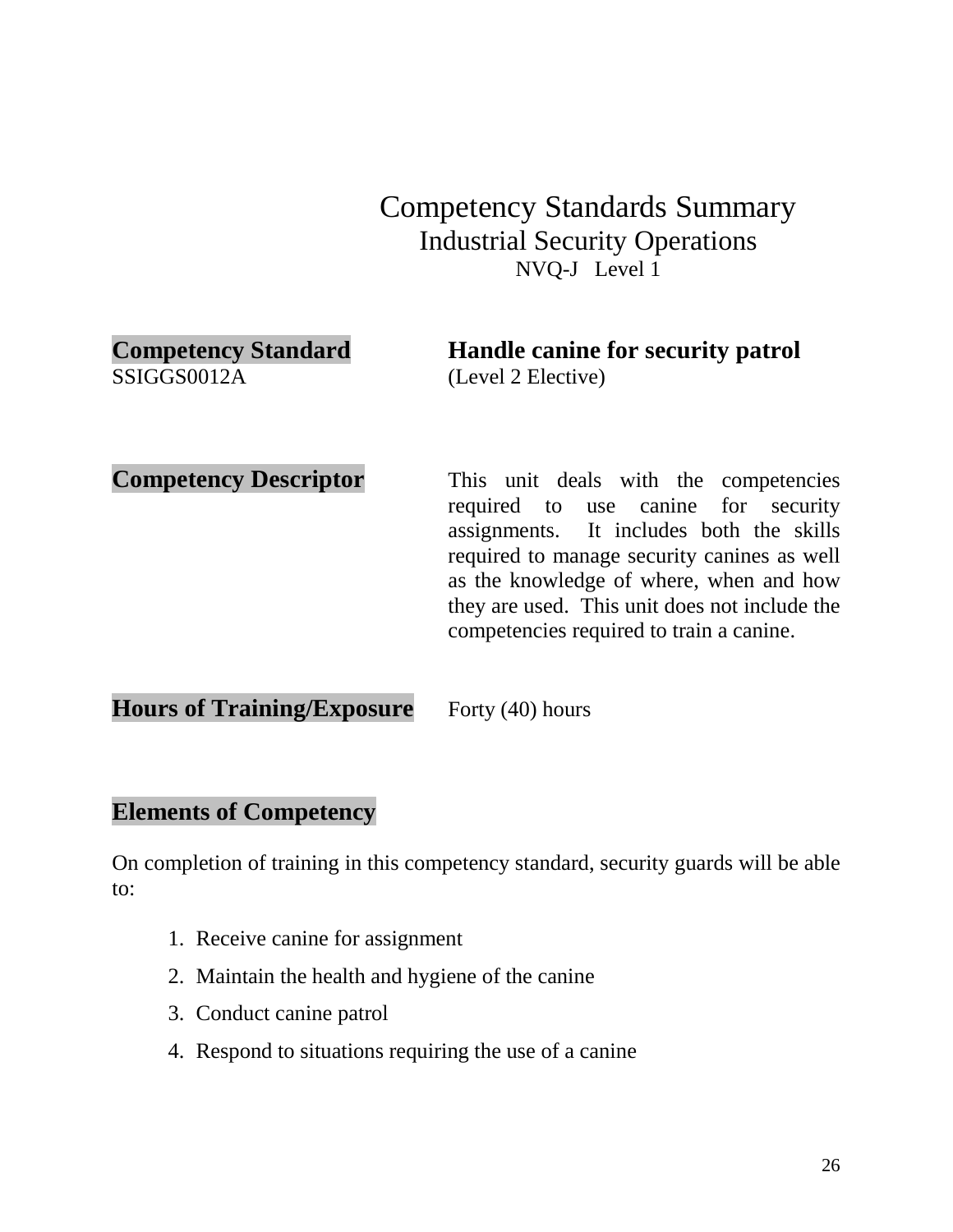| <b>Competency Standard</b> |  |
|----------------------------|--|
| SSIGG0022A                 |  |

**Operate security vehicle** (Level 2 Elective)

**Competency Descriptor** This unit deals with maintaining and operating assigned security vehicles under routine as well as response conditions.

Hours of Training/Exposure Eight (8) hours

#### **Elements of Competency**

- 1. Operate vehicle
- 2. Drive to/from assignment
- 3. Drive in response to an alarm signal or back-up request
- 4. Apply basic defensive driving skills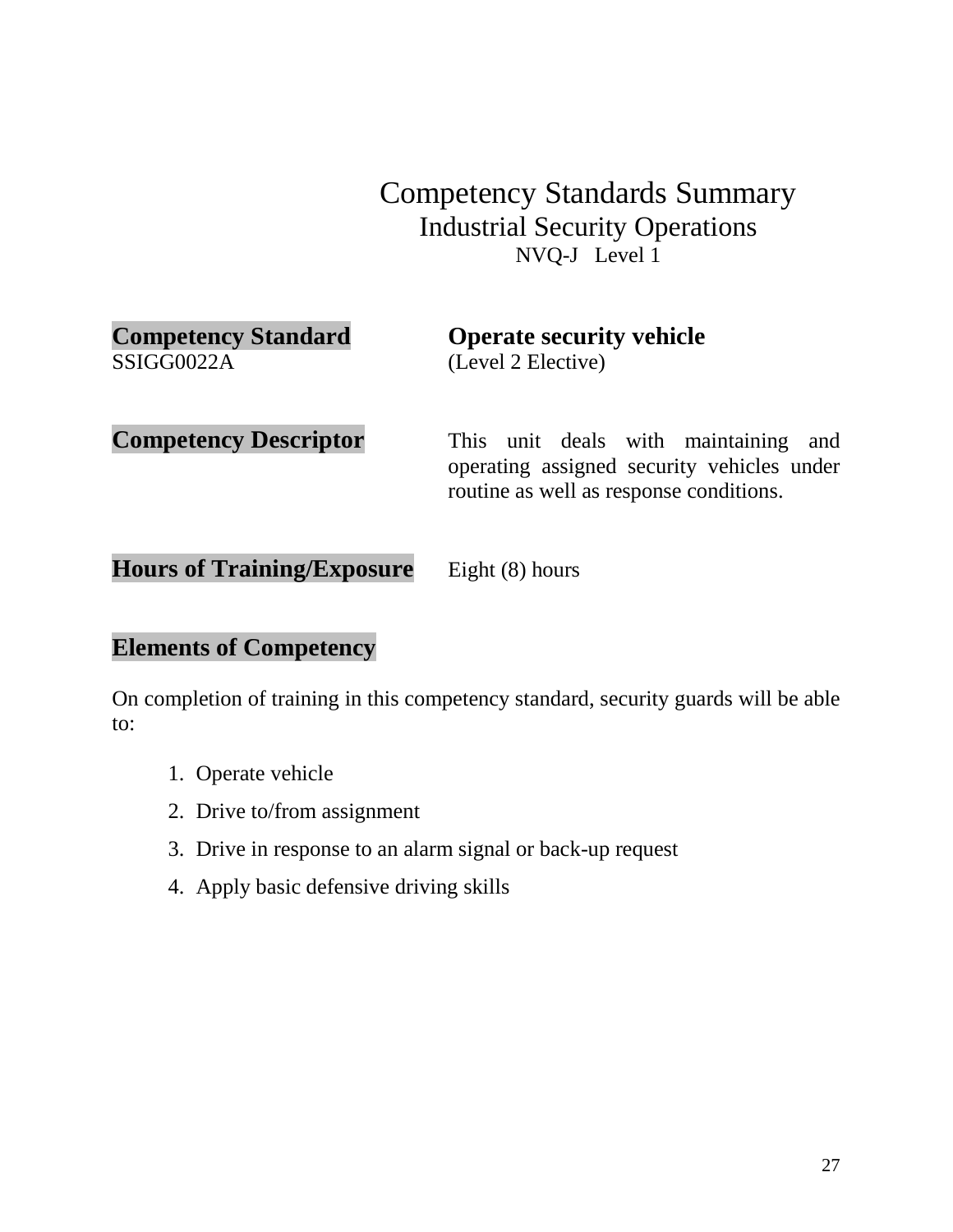**Competency Standard Craft personal entrepreneurial strategy** BSBSBM0012A (Level 2 Elective)

**Competency Descriptor** This unit deals with the skills and

knowledge required to craft an entrepreneurial strategy that fits with entrepreneur's attitudes, behaviors, management competencies and experience necessary to meet the requirements and demands of a specific opportunity.

**Hours of Training/Exposure** Fifty (50) hours

#### **Elements of Competency**

- 1. Demonstrate knowledge of the nature of entrepreneurship
- 2. Identify and assess entrepreneurial characteristics
- 3. Develop self-assessment profile
- 4. Craft an entrepreneurial strategy